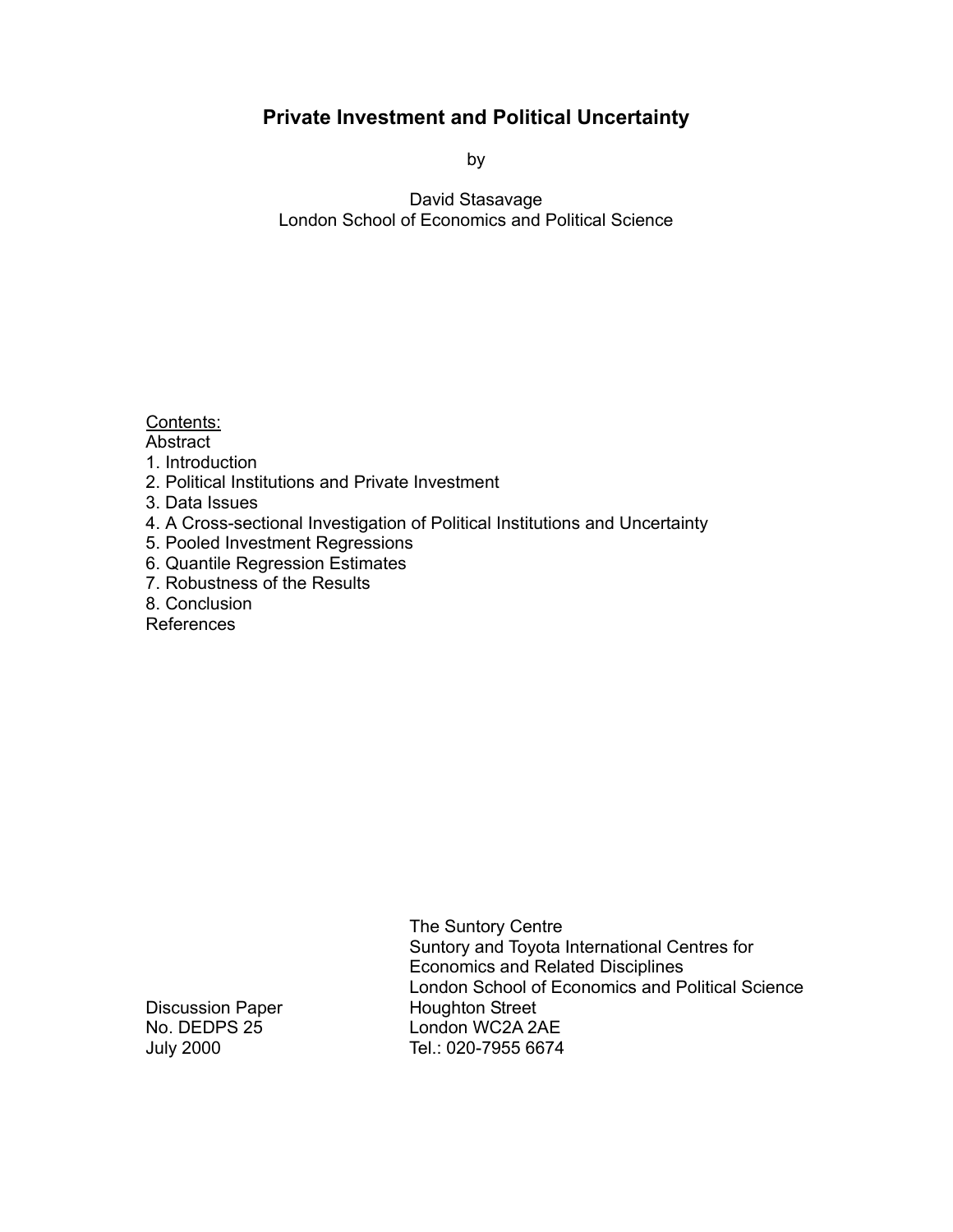#### **Abstract**

Recent theoretical and empirical work has demonstrated a clear negative link between macroeconomic and political uncertainty and levels of private investment across countries. This result raises the question what institutions might help reduce this uncertainty, in particular, by allowing host governments to limit their own possibilities to act opportunistically with respect to investors. Some have argued that governments might benefit from joining a multilateral investment agreement, but there remain doubts both about the enforceability and the desirability of such an accord. An alternative possibility, proposed in a seminal article by North and Weingast (1989), is that political institutions characterised by checks and balances can allow governments to credibly commit not to engage in *ex post* opportunism with respect to investors. In this paper I propose a modified version of this hypothesis and test it using new cross-country data on political institutions. I also use a quantile regression technique which allows the estimated effect of political institutions to vary across countries and over time.

**Keywords:** Political institutions, private investment, credible commitment, quantile regression.

**JEL Nos.:** C33, O38.

**©** David Stasavage. All rights reserved. Short sections of text, not to exceed two paragraphs, may be quoted without explicit permission provided that full credit,  $includ$ including  $\odot$  notice, is given to the source.

Contact address: Dr David Stasavage, International Relations Department, London School of Economics and Political Science, Houghton Street, London WC2A 2AE, UK. Email: d.stasavage@lse.ac.uk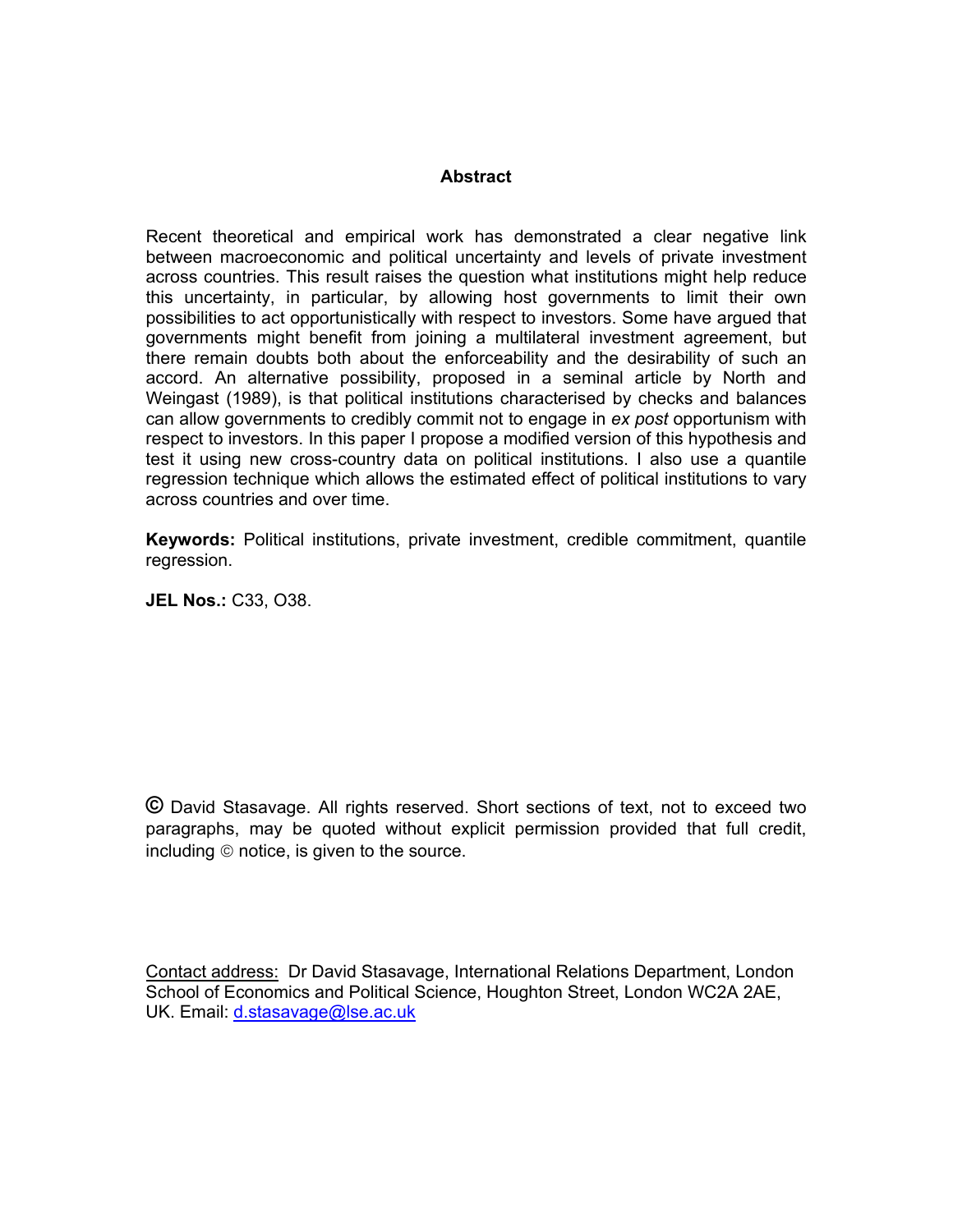#### **1. Introduction**

There has been increasing recognition in recent years that the irreversibility of many forms of private investment creates a credibility problem for governments. If a firm fears that a government will have an incentive to make *ex post* changes in taxes or regulations, it may prefer to delay or cancel a proposed project. Both sides would be better off if a government could somehow commit not to act opportunistically. This finding has major implications for developing countries, where investors may be particularly wary of the potential for radical and unexpected swings in economic policy. One proposal for reducing this uncertainty is for developing country governments to "tie their hands" by joining a multilateral investment agreement which would prohibit opportunistic changes in policy. Doubts remain, however, about both the enforceability of such an agreement and about the extent to which it would oblige countries to harmonize regulatory and tax policies.

An alternative institutional mechanism to reduce uncertainty was proposed in a seminal article by North and Weingast (1989); political institutions characterized by checks and balances can allow governments to credibly commit not to engage in *ex post* opportunism with respect to investors. In this paper I argue in favor of a modified version of their hypothesis. While one can predict that increasing the level of checks and balances in a country will increase policy stability, existing theory also shows how governments *without* checks and balances can establish credibility through other mechanisms. They can do this by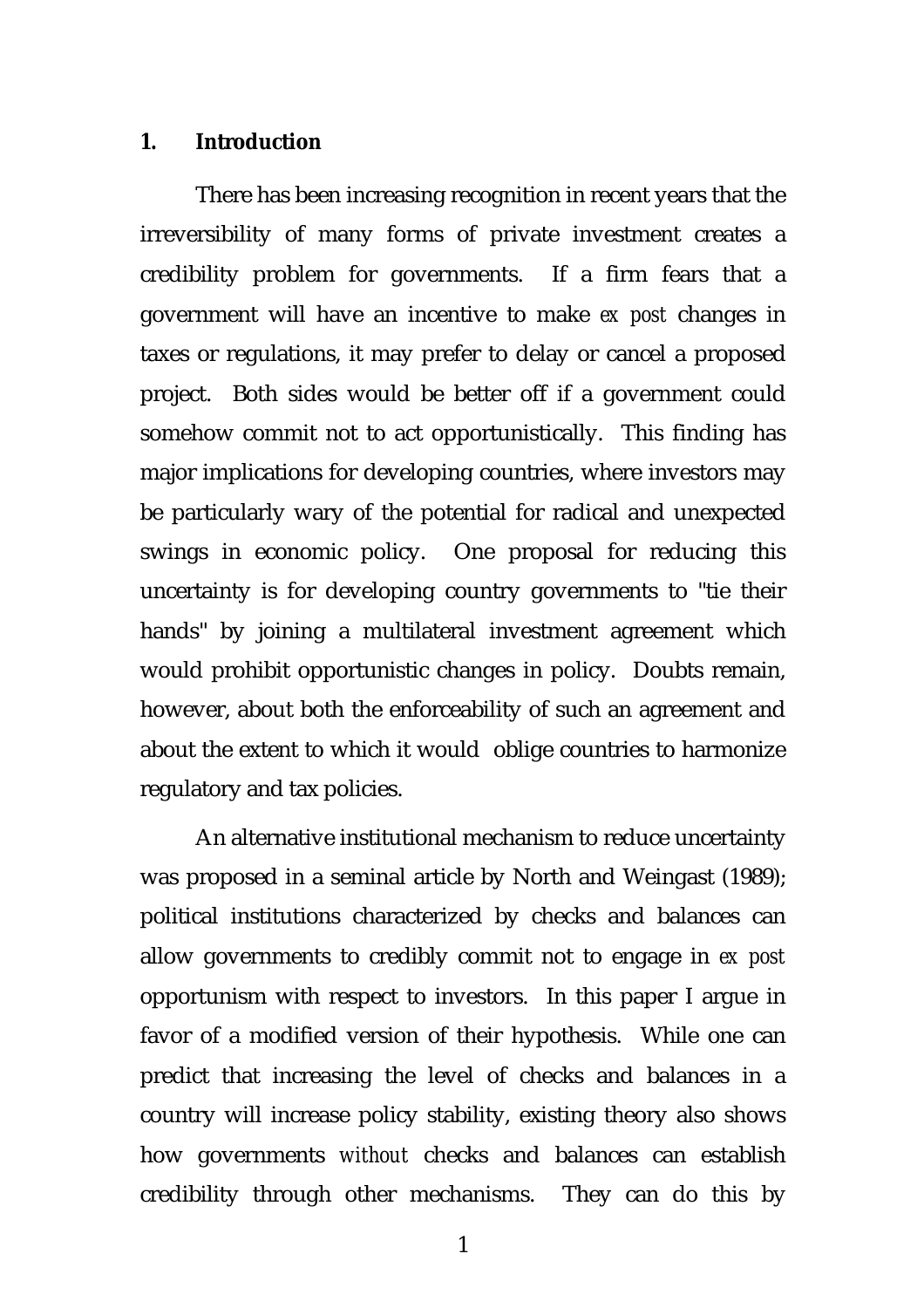building a reputation, or more simply if investors are convinced that a government's objective function is such that there is little danger of opportunism.

The principal implication of this modified argument is that the effect of political institutions on private investment will vary across countries and over time. Governments in political systems with high checks and balances will, on average, find it easier to credibly commit, but we should also expect to see greater variability in levels of private investment within the set of observations where checks and balances are low.<sup>1</sup> This reflects the fact that some governments which lack checks and balances nonetheless find alternative routes to credibility. Ultimately, greater variability at low levels of checks and balances reflects the heterogeneity among authoritarian regimes which has been much emphasized in the literature on the politics of growth. $^{2}$  Panel data estimation methods which do not take account of this heterogeneity will provide misleading and potentially biased estimates (Robertson and Symons, 1992; Pesaran and Smith, 1995). Use of quantile regression techniques allows for addressing this issue by providing a more complete analysis of the conditional distribution than do other estimation techniques.

A further innovation of this paper is its use of new data designed to measure the extent of checks and balances in a country's political system (collected by Groff, Keefer, and Walsh, 1999 and Heinisz, 1997). In contrast with measures of democracy, such as the Gastil index, these two indicators are constructed

 $^1$  The variance of the conditional distribution of private investment (conditional on checks and balances) should be higher at lower levels of checks and balances.

<sup>2</sup> See Clague, Keefer, Knack, and Olson (1996) and Alesina and Perotti's (1994) survey.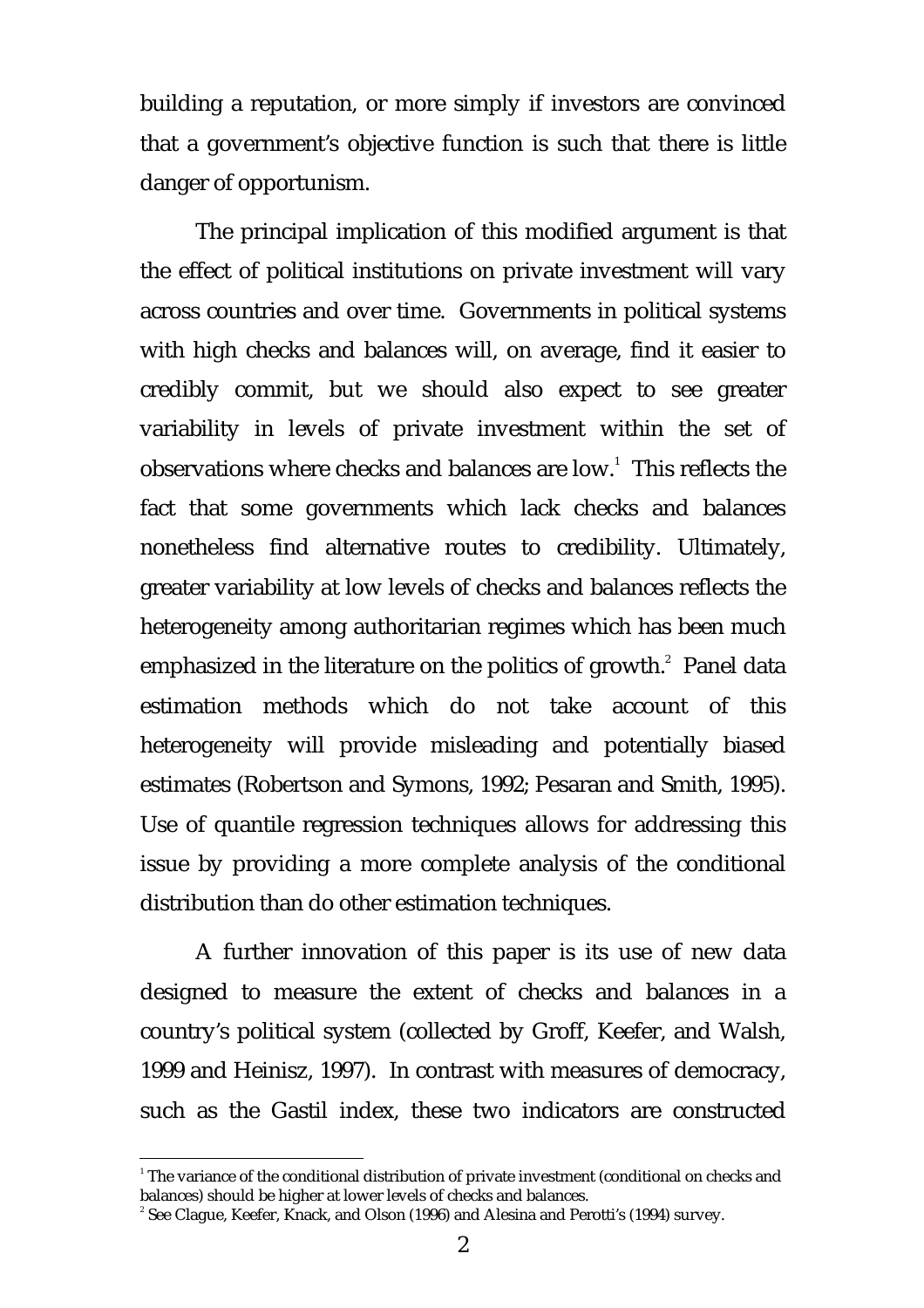according to a pre-specified methodology and based on objective criteria. The other advantage of this new data is that it allows testing a more refined set of hypotheses. Rather than referring to the overall level of "democracy", the indicator I use is designed to measure something more specific: the extent to which a country's political institutions are characterized by multiple veto players in government. This new data also allows more exact testing of political hypotheses than does data provided by risk assessment services such as BERI, ICRG, or the Economist Intelligence Unit. These latter measures have been useful for establishing links between poor protection of property rights and poor economic performance, but because they measure policy outcomes, they give us little sense of what real world political institutions are associated with better protection of property rights.

My findings are consistent with the above propositions. A standard pooled regression suggests that the average long-run effect of moving from a parliamentary system with one veto player in government to one with three veto players would be a 14% increase in private investment. But quantile regression estimates show that this average coefficient estimate is misleading. At the  $25<sup>th</sup>$  percentile of the conditional distribution (of private investment conditional on checks and balances), the estimated effect of an identical increase in checks and balances is nearly twice as large (26%), while at higher percentiles of the conditional distribution the estimated effect of an increase in checks and balances on investment is close to zero. I will argue that the pattern identified supports the proposition that checks and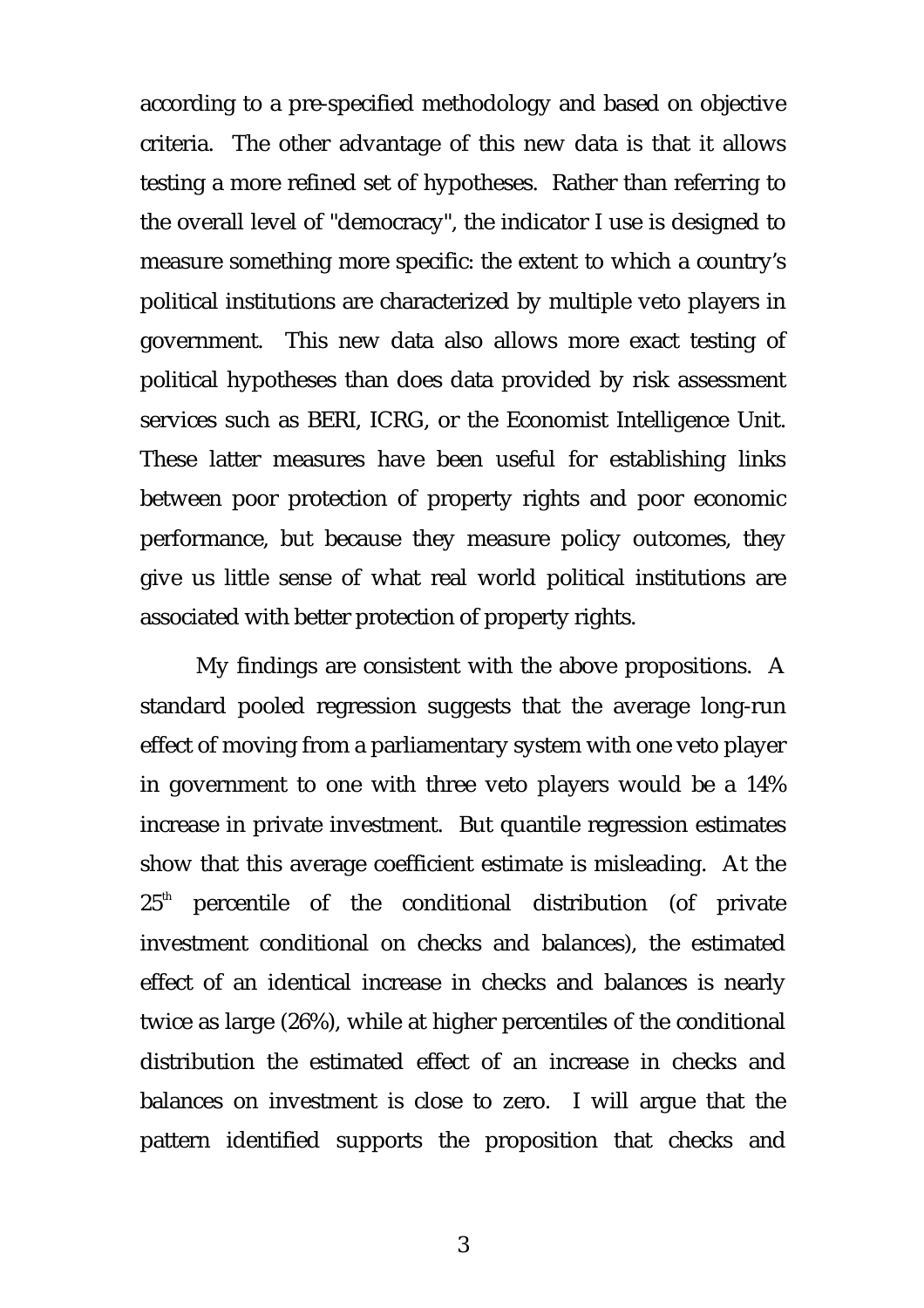balances are a sufficient but not a necessary condition to achieve credibility.

The remainder of this paper is organized as follows. Section 2 reviews the theoretical link between political institutions, uncertainty, and private investment. Section 3 presents the data. Section 4 briefly investigates whether political checks and balances are correlated with cross-country survey data on perceived levels of policy stability. Sections 5 and 6 then conduct pooled regressions and quantile regressions to examine the relationship between political checks and balances and levels of private investment in developing countries. Section 7 discusses robustness issues, and section 8 concludes.

### **2. Political institutions and private investment**

### *Investment and uncertainty*

Before considering how political checks and balances might reduce uncertainty, with knock-on effects of private investment, it is first worth reviewing the economic literature on investment and uncertainty. This shows that predictions about the sign of the uncertainty-investment link depend heavily on what assumptions go into one's model. If one assumes perfect competition, costless adjustment of factors other than capital, and constant returns to scale, then uncertainty actually raises the expected profitability of capital and therefore should lead to higher investment. More recent work (by Dixit and Pindyck, 1993) shows that when one assumes that investments are irreversible, firms can be prompted to delay or forego investments out of the fear that the economic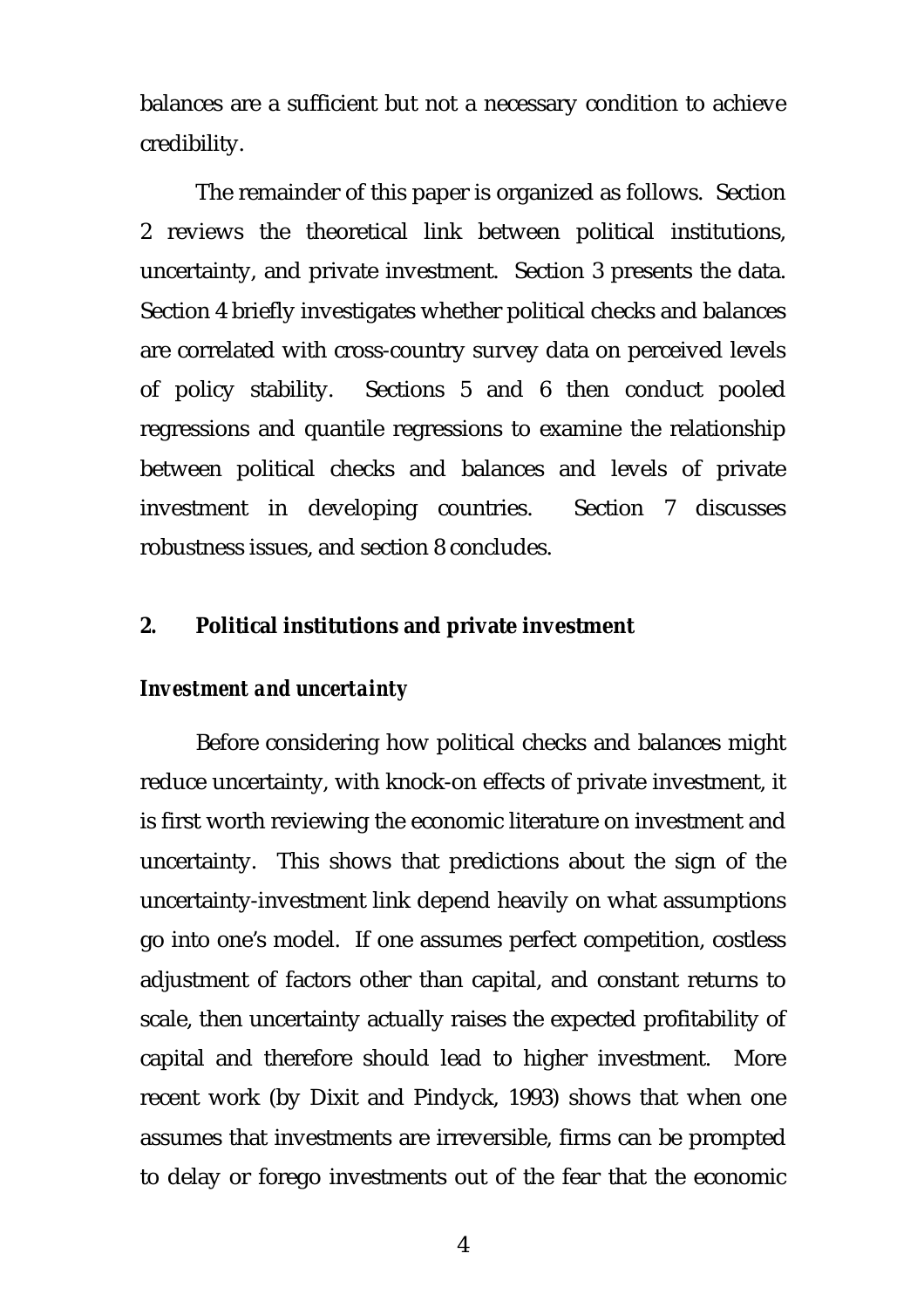environment might change for the worse. Irreversibility implies that downward adjustments in capital stock are more difficult to make than are upward adjustments.<sup>3</sup>

The cross-country empirical literature on determinants of private investment provides support for the claim that higher uncertainty is associated with lower levels of private investment. While most of these studies are limited by the fact that they use only cross-sectional data, Serven and Solimano (1993) and Serven (1998, 1997) have estimated investment equations using panel data, finding significant support for the claim that there is a negative investment-uncertainty link. Serven (1998) is the most complete of these studies, using a data set covering 94 developing countries over 26 years (1970-1995) and adopting sophisticated measures for macroeconomic uncertainty (variations in inflation, terms of trade, real exchange rates, and capital prices).

### *Political institutions, opportunism, and uncertainty*

While existing work demonstrates that private investment is influenced by macroeconomic uncertainty, it would also be useful to consider how political conditions might affect perceived risks of opportunism for investors. As mentioned, irreversible investments may be subject to a credibility problem whereby a government has an incentive to change taxes or regulations *ex post* with the knowledge that investors cannot easily withdraw. For example, the well-known time-consistency problem in capital taxation exists even for governments which are social welfare

 $\,^3$  As discussed by Serven (1998), in order to demonstrate a negative link between uncertainty and investment one needs to assume not only irreversibility but also either risk aversion, imperfect competition, or decreasing returns to scale.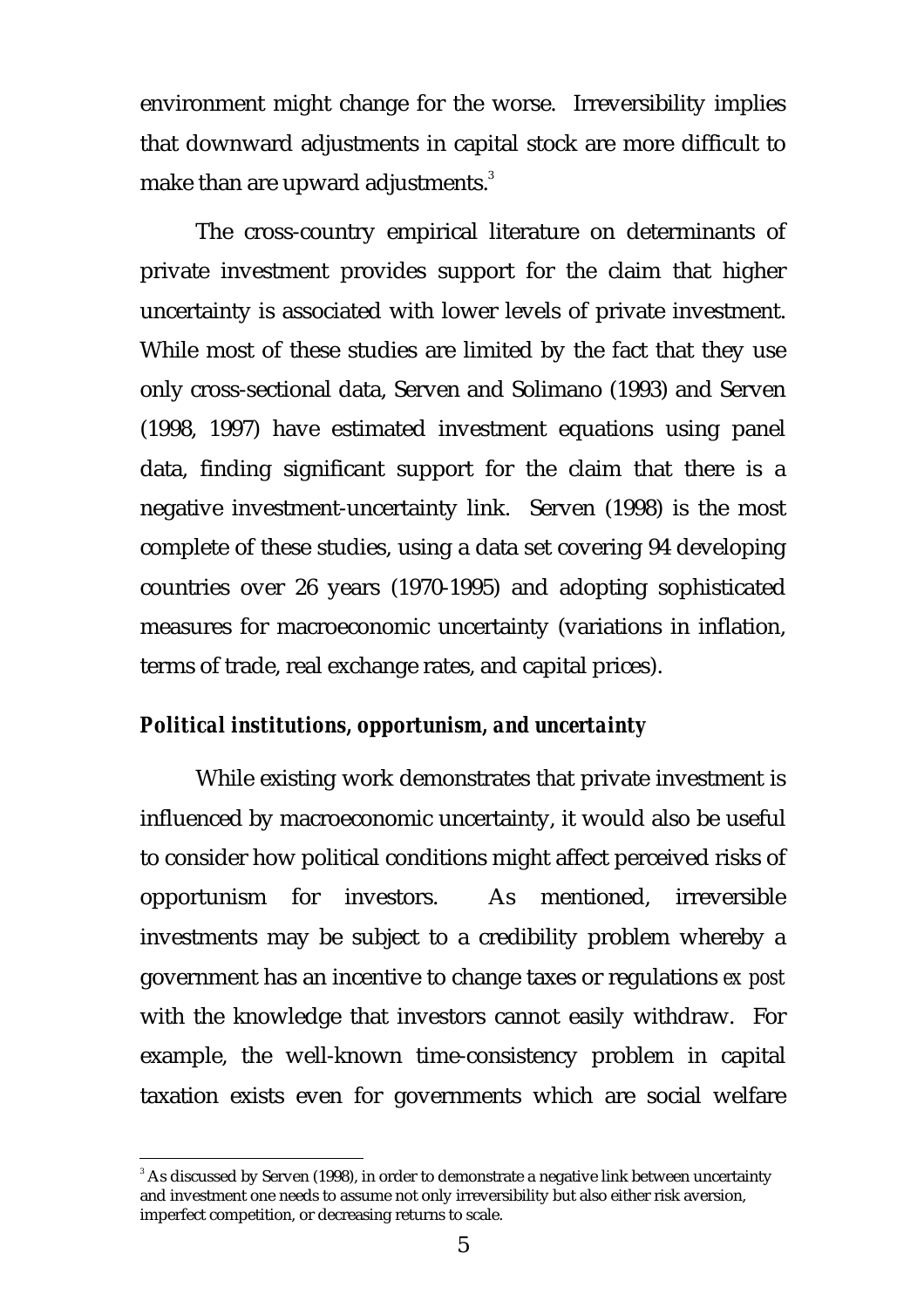maximizers. A proposed solution to this problem is for voters to strategically delegate to an elected representative who has a greater share of her assets in the form of capital than does the median voter in society (Persson and Tabellini 1994).

One point which further complicates the credibility problem in investment is that firms are unlikely to have complete information about the preferences of any individual government decision maker. Instead, investors will have to make decisions based on their prior beliefs about these preferences. Under these conditions, the presence of political institutions characterized by multiple veto points (multiple decision makers in government) can help minimize credibility problems, to the extent that the greater the number of veto points, the higher the probability that at least one veto point will be controlled by an actor who, because of the assets they or their supporters own, will oppose *ex post* opportunistic changes in policy. They key here is that control of a single veto point is, by definition, sufficient to block proposed changes in policy. More simply, if giving political control to a capitalist can solve the time-inconsistency problem in capital taxation, then all other things being equal, having multiple veto points in government increases the likelihood that at least one veto point will be controlled by a capitalist.

A veto point can be defined as a political institution, the holder of which has the power to block a proposed change in policy. Multiple veto points can be created by constitutional provisions which specify, for example, that multiple chambers of a legislature must approve any changes in laws. Multiple veto points can also exist as a consequence of electoral rules such as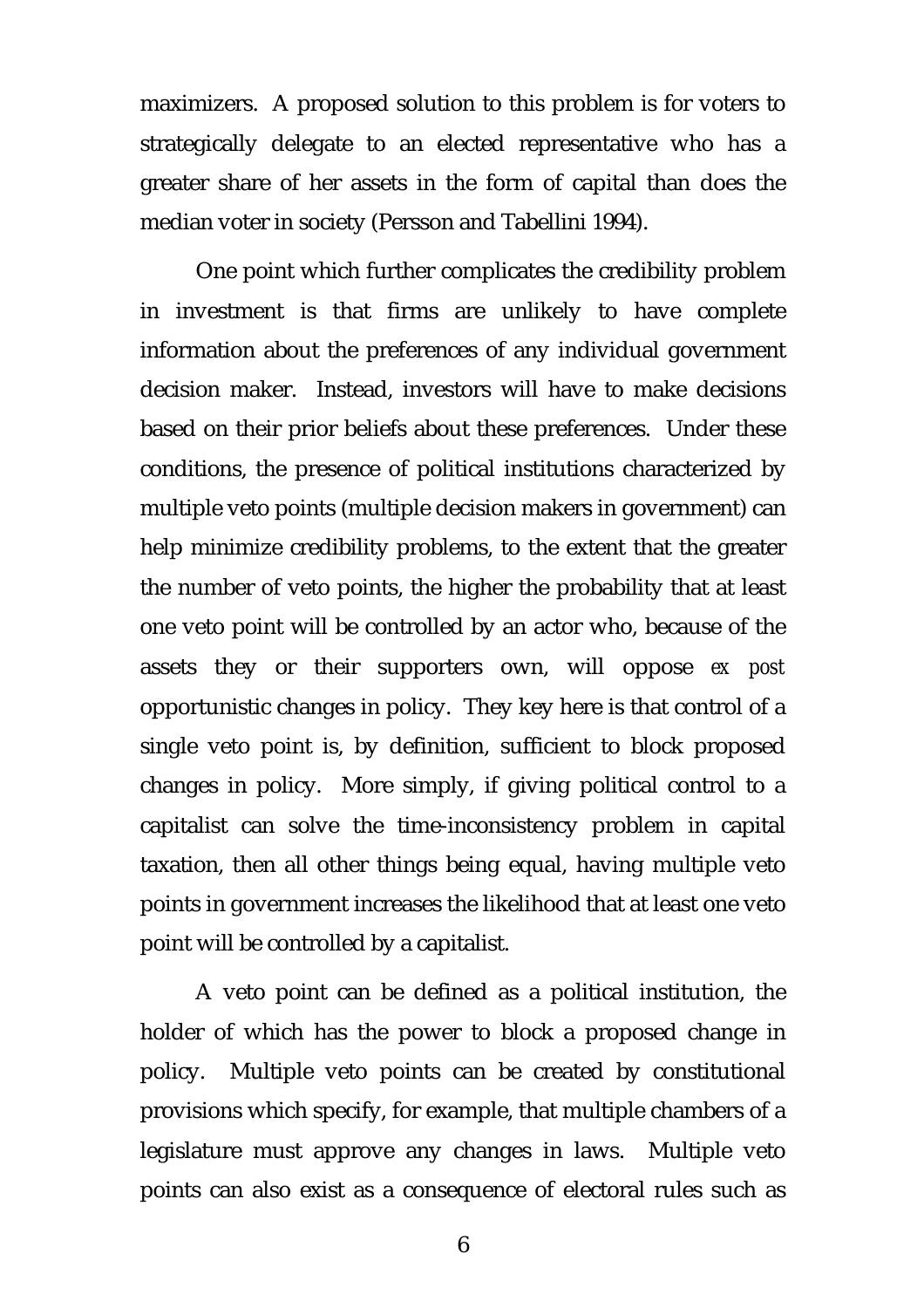proportional representation, which favor the development of coalition governments. In coalition governments any one member of the coalition may be able to veto a policy proposal by threatening to withdraw from the government if its demands are not satisfied. $4$ 

While the potential effect of multiple veto points on policy stability is clear, their overall effect on private investment is more ambiguous. In cases where investors find current policies to be favorable, but they fear potential future changes in policy, then institutions which promote policy stability are obviously of significant benefit. On the other hand, policy stability can also have a negative impact on private investment to the extent that it involves governments failing to make needed changes in policies in response to external shocks. This is particularly important in the area of macroeconomic policy, where a negative revenue shock, for example, will result in a deterioration of a country's fiscal balance unless adjustment measures are taken, and potentially in inflation to the extent that deficits are financed through money creation. Volatility of inflation creates uncertainty for investors about the profitability of potential projects. Fiscal deficits can have the well-known effect of crowding-out private investment. In empirical tests it is possible to control for this negative impact of checks and balances on private investment by including right-hand side variables for inflation volatility and the fiscal balance.

 $\rm ^4$  For a survey of political and electoral institutions, veto points, and their effect on policy making see Tsebelis (1995).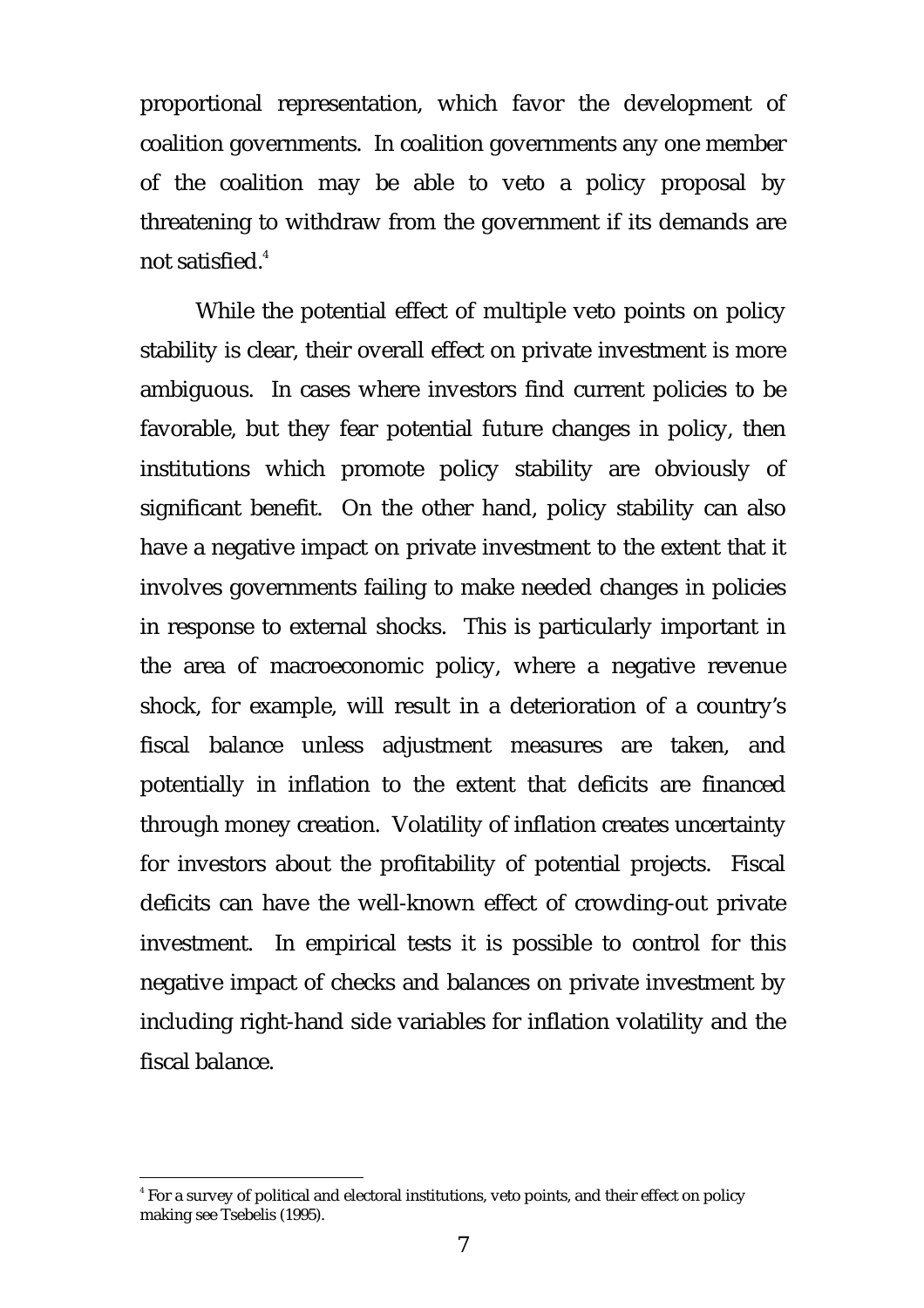### *Alternative sources of credibility*

While having multiple veto points increases the likelihood of policy stability, governments in systems *without* multiple veto points can establish credibility for their economic policies through other means. To the extent that a government does not discount the future too heavily, it is well known that reputational equilibria may be established whereby a government has an incentive not to make opportunistic changes in policies, because doing so will result in a sanction from investors.<sup>5</sup> A second possibility for establishing credibility with only one veto point is more simple. The individual or political party which controls a single veto point might have an objective function which gives them little incentive to make opportunistic changes in policy (as in the case where decisions on capital taxation are delegated to a capitalist).

The above discussion leads to two observable implications with respect to checks and balances and private investment. First, checks and balances should, on average, be positively associated with levels of private investment. Second, we should expect to see greater variability of levels of private investment in countries with low levels of checks and balances. This would reflect the fact that for some of these countries, the absence of checks and balances will be a handicap to the extent it limits credibility. For others, the absence of checks and balances will be less of a handicap, because they will have established credibility through other means.

 $^{\circ}$  The repeated games literature has of course, shown that this reputational equilibrium is but one of many possible outcomes.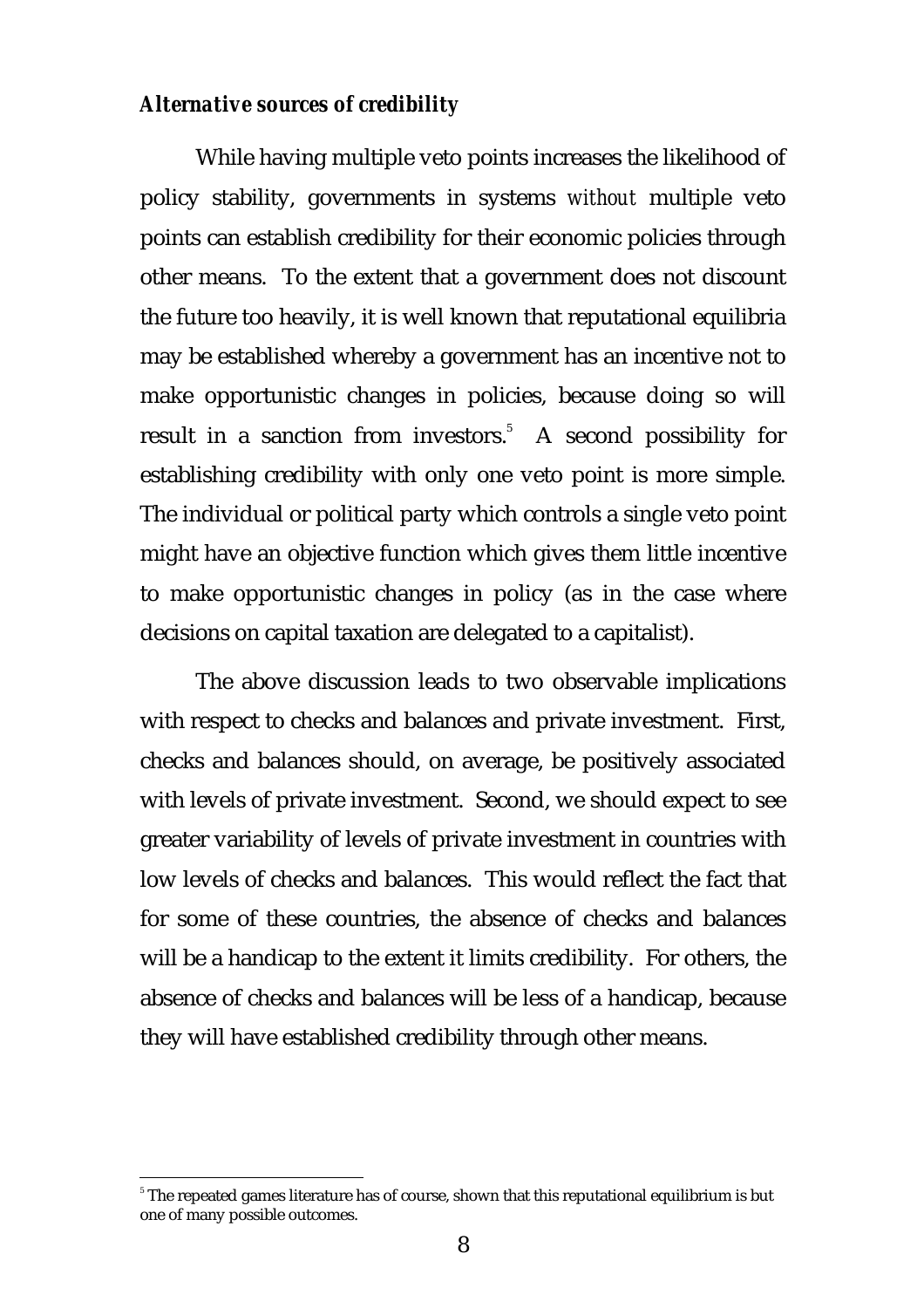# *Relationship of this argument to the broader debate on politics, investment, and growth*

The issue of checks and balances and their impact on private investment is closely related to the broader debate on democratic institutions and economic performance. In terms of theory, if many political scientists have emphasized that democratic rights might help promote economic growth, others have emphasized how broadened political participation might lead to a deterioration in economic performance. Empirical studies have generally failed to provide robust evidence in favor of either a positive or negative association of democracy with growth. $^{\prime}$  One possible reason for this is that democracy influences growth through numerous different channels, and these effects may have opposite signs. For example, democracy might help to reduce uncertainty and raise private investment, but it also might generate increased pressures for redistribution, thus lowering allocative efficiency.

Alesina and Perotti (1994) suggest another important reason for these inconclusive findings; dictatorships are a very heterogeneous group. Some authoritarian governments, like that of Singapore, have pursued policies that promoted fast growth. Others, like Mobutu's Zaïre, have tended towards kleptocracy. Still others, like Suharto's Indonesia, have at first been seen as models of stability, and subsequently, as prime examples of authoritarian misrule. The quantile regression techniques used in

<sup>6</sup> See for example Huntington (1968).

See Barro (1996), Alesina and Perotti (1994), and Leblang (1997)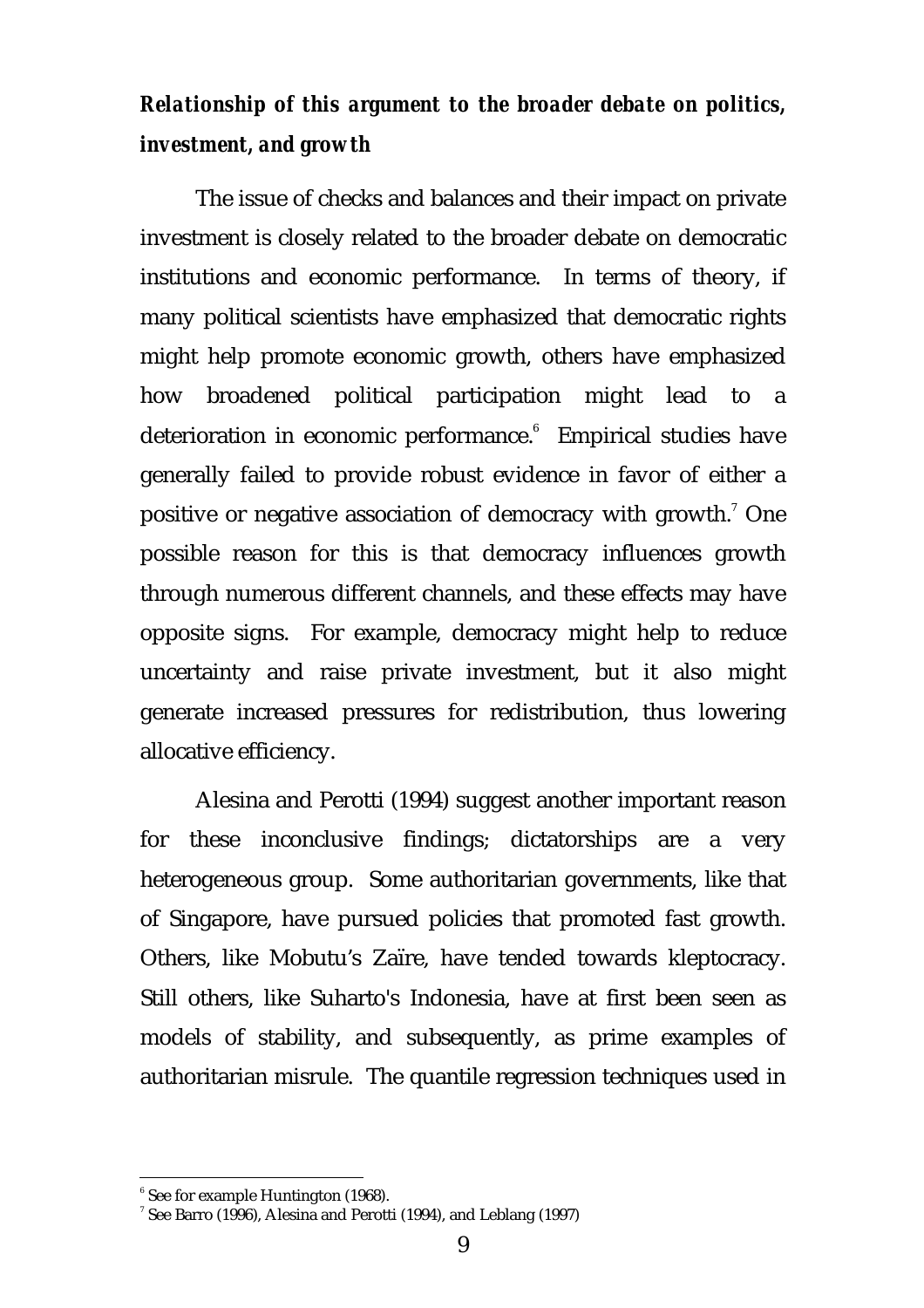this paper allow one to take into account this implied heterogeneity among authoritarian governments.

In contrast to empirical studies on growth, there is a more statistically significant link between levels of private investment and overall levels of democracy. Serven (1997) finds that the Gastil index of civil liberties is significantly correlated with private investment in a panel data estimation which controls for other investment determinants. One reason for this result may be that focusing on private investment as dependent variable excludes some of the negative effects which democracy might have on economic performance via increased demands for redistribution.<sup>8</sup> As Serven himself notes, however, it is unclear exactly what phenomenon the Gastil indices are capturing.<sup>9</sup> This suggests a need for improved measures of political institutions. Second, even if civil liberties and private investment are significantly correlated in Serven's study, it remains possible that the effect of civil liberties varies substantially from country to country within his sample. Ideally, one would want to know if this parameter heterogeneity reflects heterogeneity among dictatorships.

In addition to the finding that measures of democracy are correlated with levels of private investment, several cross-sectional studies have identified a link between private investment and the

<u> Andrew Maria (1989)</u>

 $\,^{\circ}$  Focusing on private investment rather than overall investment is also preferable when considering the effect of uncertainty, because Aizenman and Marion (1996) have shown that in cases where high uncertainty leads to a decline in private investment, public investment often increases in compensation.

 $^{\circ}$  In terms of measurement, since the Gastil index is subjective, and no methodology is publicly provided for its assessment, the index may actually be measuring the overall institutional environment in a country, rather than just political or civil rights. There may also be an endogeneity bias if assessors are influenced by recent economic performance in deciding to what extent political and civil liberties have been present. The Polity III database's measure of democracy is also significantly correlated with levels of private investment. While, unlike the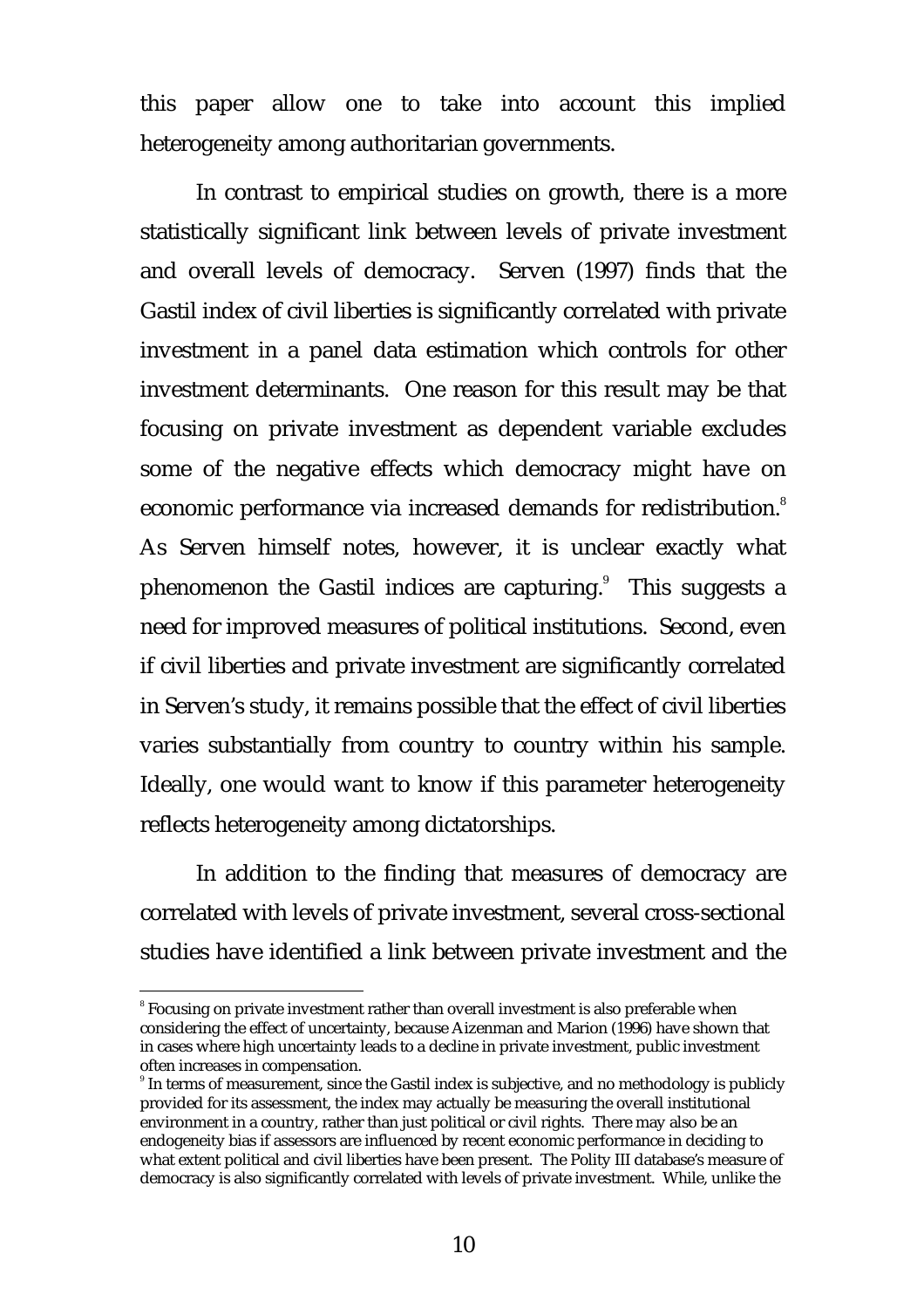measures of institutional uncertainty developed by risk assessment agencies. Brunetti and Weder (1998) and Poirson (1998) both find that indices of the rule of law, bureaucratic quality, and corruption are significantly correlated with levels of private investment, controlling for other determinants. These findings have made a significant contribution to the literature, but they have two shortcomings. First, indices such as the "rule of law" do not give any indication of which actual government institutions are associated with better provision of the rule of law. Second, like the Polity III and Gastil indices, measures of institutional quality may be subject to an endogeneity bias whereby their designers are influenced by overall economic performance in judging to what extent the rule of law, for example, is present. The political measures in this paper capture differences in actual political institutions while avoiding endogeneity bias by using objective formulae.

### **3. Data issues**

The private investment dataset I use is an updated version of the developing country dataset from Serven (1998). It calculates annual levels of new private investment as the residual obtained after subtracting public sector investment from total investment. While the number of countries included is large, the dataset is unbalanced, with private investment figures for several countries only being available from the late  $1980s$ .<sup>10</sup> The summary statistics

<sup>&</sup>lt;u> Alexandro de la contrada de la contrada de la contrada de la contrada de la contrada de la contrada de la co</u> Gastil indices, the methodology for calculating the Polity III democracy index is made public, it remains subjective in its construction.

 $10$  Data on private investment, checks and balances, and other determinants of investment is available for 79 countries covering the period 1970-1994. A complete series of investment data is available for 48 of the 79 countries.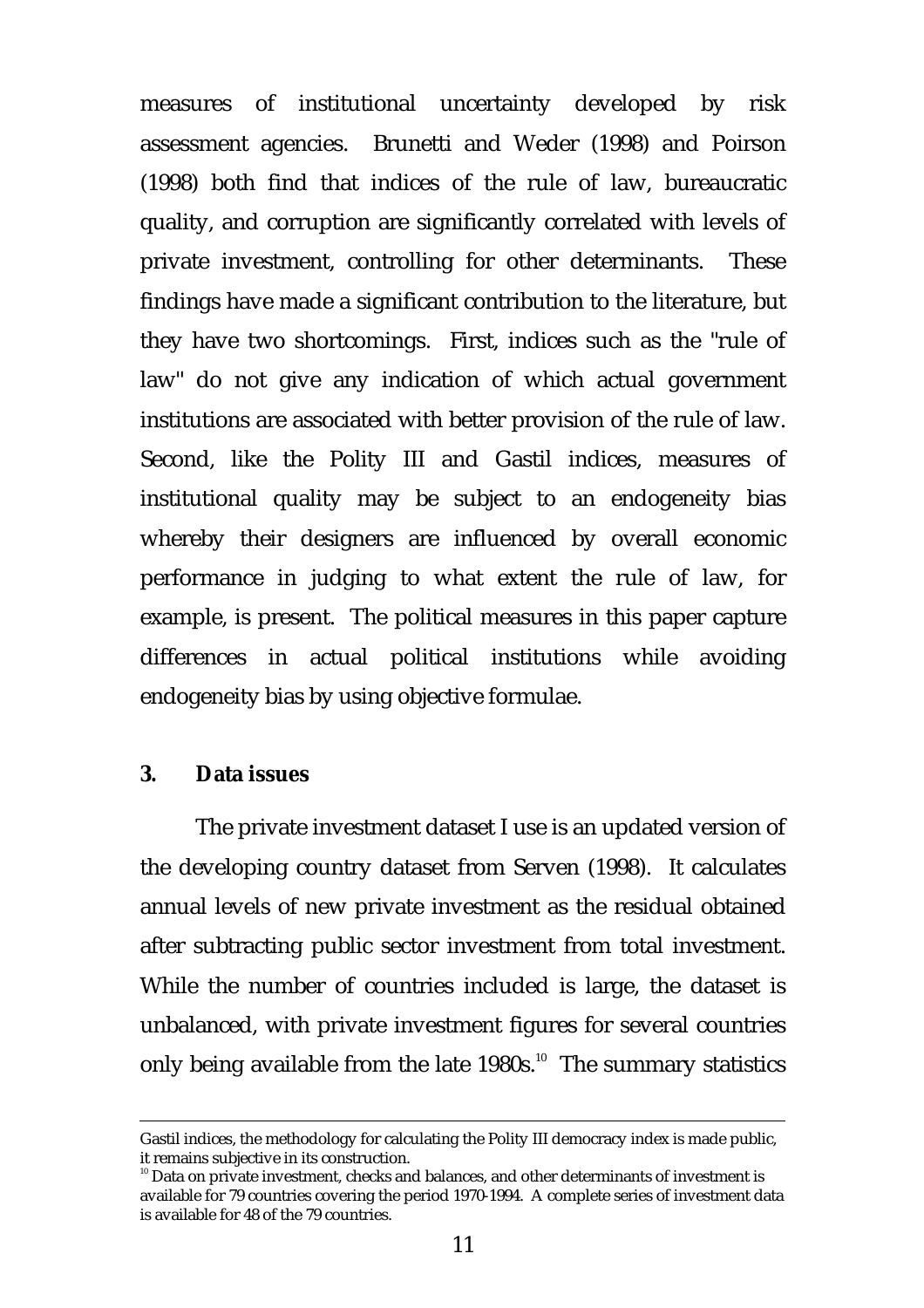in Table I, below, present information on constant-price private investment as a ratio of GDP.

In order to control for determinants of private investment which are not related to political uncertainty, I follow existing studies by including several macroeconomic variables. $11$  The annual growth rate of real GDP is included to capture the conventional accelerator effect of growth on investment. The standard deviation of the inflation rate is included, because variability of inflation creates uncertainty about the profitability of investment projects. $12$  The level of private sector credit (as a share of GDP) should also be a determinant of private investment, and probably a more important one than the real interest rate, since many of the countries in the sample utilized direct instruments of monetary policy during the period considered. A dummy variable is also included for countries for which petroleum exports represent more than 50% of total exports, based on the logic that these countries may have higher levels of private investment due to higher foreign direct investment.

Other variables, such as the relative price of capital goods, and the overall fiscal balance (after grants) should also logically be included as economic determinants of investment, but due to data limitations, inclusion of these two variables would significantly reduce overall sample size (by  $30\%$  and  $25\%$  respectively).<sup>13</sup> This

<sup>&</sup>lt;sup>11</sup> When not otherwise specified, the source for all data is the World Bank's *World Development Indicators.*

 $12$ <sup>12</sup> This is measured as the standard deviation of a country's inflation rate over the previous seven years.

<sup>&</sup>lt;sup>13</sup> The investment price ratio is measured as the ratio between the fixed investment deflator and the GDP deflator (as in Serven 1998).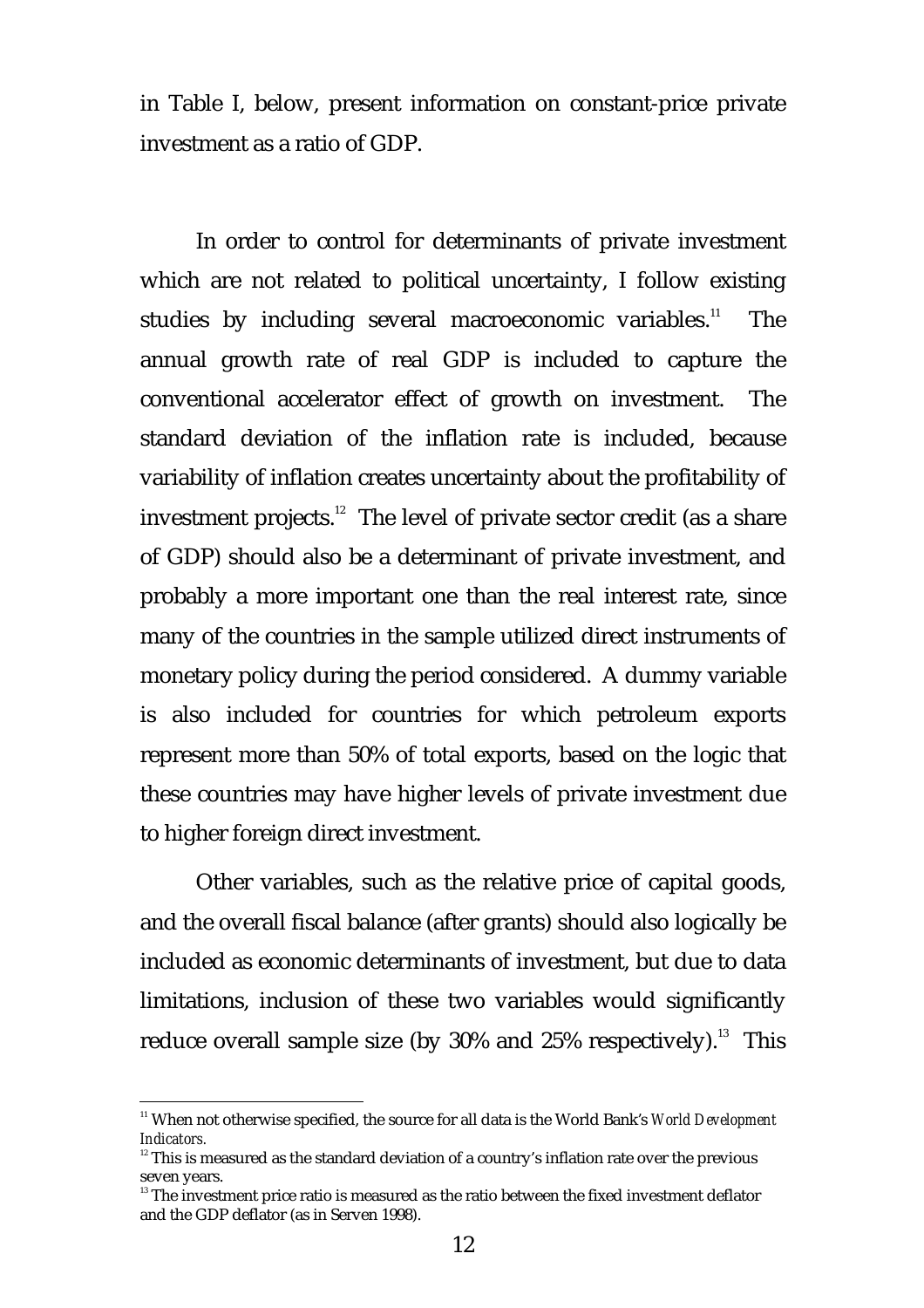would introduce a bias to the extent that the process for excluding observations was not a random one. As an alternative approach, I have chosen to use a procedure to impute missing values of these two variables. Results of investment regressions using these partially imputed variables are then presented . They are fully consistent with the results of regressions which did not include the imputed variables.<sup>14</sup>

The principal goal of this paper is to examine the link between political institutions and private investment, and to do so I make use of two newly developed measures of political checks and balances. Heinisz (1997) has developed a formula for measuring the institutional constraints placed on a country's executive based on (1) the number of formal constitutional veto points in a political system (executive, number of houses of the legislature, federal sub-units, and judiciary), (2) whether these veto points are controlled by different parties, and (3) the cohesiveness of the majority which controls each veto point. The justification for this last criterion is the claim that an executive facing a legislature controlled by a coalition of opposition parties will be less constrained than one who faces a legislature where a single opposition party is in control.<sup>15</sup> In contrast, if a legislative majority is politically aligned with the executive, then the executive will be more constrained in his/her actions when this majority is a coalition of several different parties as opposed to a single party. As a proxy for the cohesiveness of legislative majorities, Heinisz

<sup>&</sup>lt;sup>14</sup> The procedure used was to generate imputed values by a routine in STATA which uses best-subset regression to estimate missing values based on the correlation between other regressors.

<sup>&</sup>lt;sup>15</sup> Note, this method of measurement implies that the Heinisz index is an imperfect proxy for the number of veto players in a political system. The reason is that it is designed to measure constraints on the executive, while it ignores to what extent the legislature is also constrained.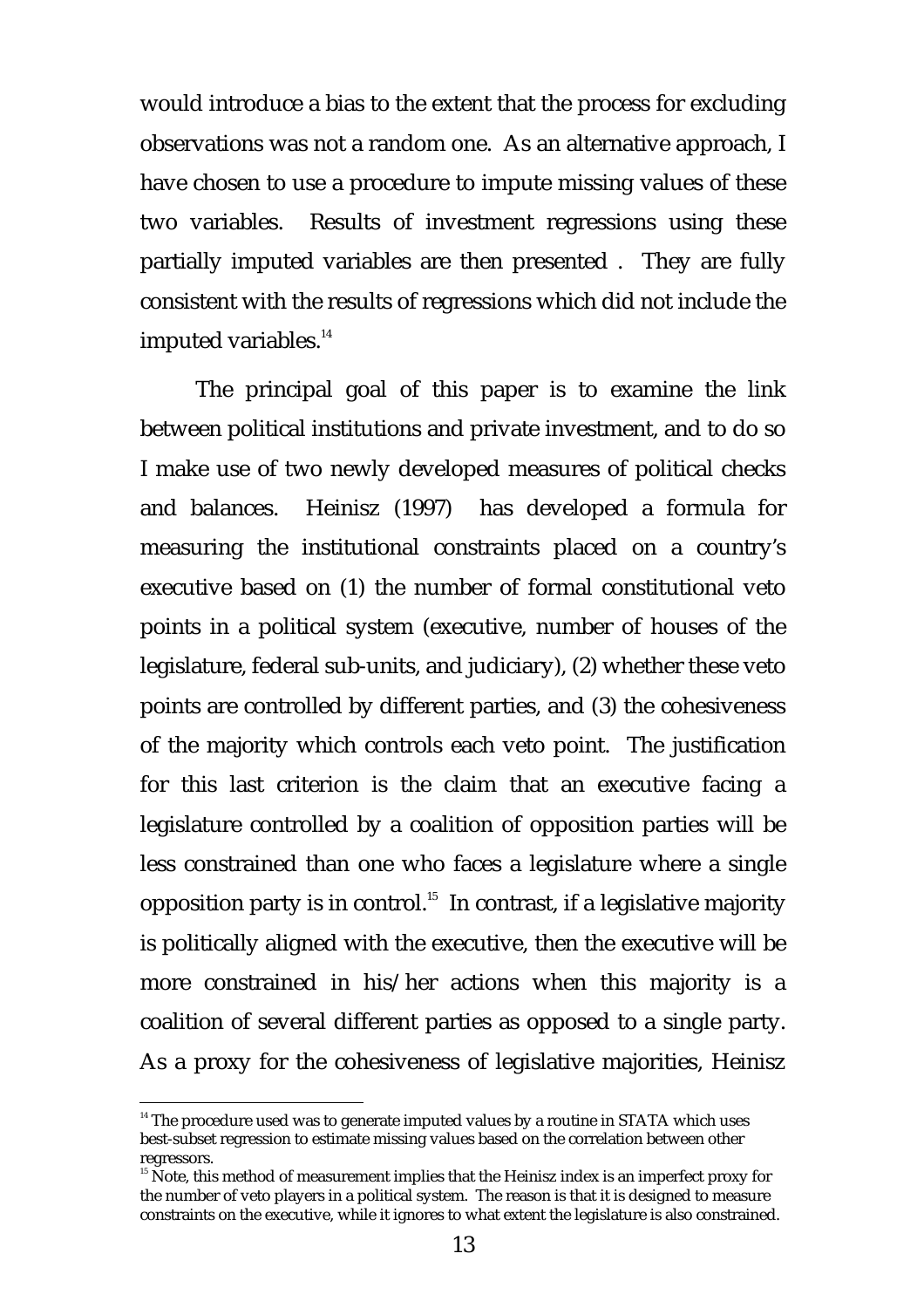adjusts his index according to levels of party fractionalization. The Heinisz data is available for the years 1971-1994. I have created a modified version of Heinisz's index (called *political constraints* here) which excludes data regarding federal sub-units (which may not have veto power over the policy decisions which matter to investors) and the judiciary. $16$ 

The second measure of checks and balances I use is the one developed by Groff, Keefer, and Walsh (1999) which is available for the years 1975-1994. Their key innovation is to provide direct evidence on the number of parties within legislative majorities, rather than inferring this from fractionalization data, as in Heinisz (1997). Their index is based on a formula which counts the number of veto players, based on whether the executive and legislative chamber(s) are controlled by different parties in presidential systems, and on the number of parties in government for parliamentary systems. The index is then modified to take account of the fact that certain electoral rules will affect the cohesiveness of governing coalitions. Greater internal party cohesion in closed list systems will be synonymous with a lower level of checks and balances. The index is also adjusted downwards for countries where there are significant restrictions on electoral competition.<sup>17</sup> A full description of the calculation of this index is presented in Annex II. Since the probability that at least one actor will prefer the status quo is likely to be a non-

<sup>&</sup>lt;sup>16</sup> I have excluded the judiciary, because no accurate cross-country data is available to determine when and where the judiciary acts as a veto player with respect to policies which matter for investors. Heinisz (1997) uses data from risk assessment agencies to judge whether the judiciary is an independent veto player, but as noted above, risk assessment agency data has several significant shortcomings. For a full description of the formula used to calculate Heinisz's index see Heinisz (1997).

<sup>&</sup>lt;sup>17</sup> When political competition is heavily restricted it seems less likely that veto players with heterogeneous preferences will hold office.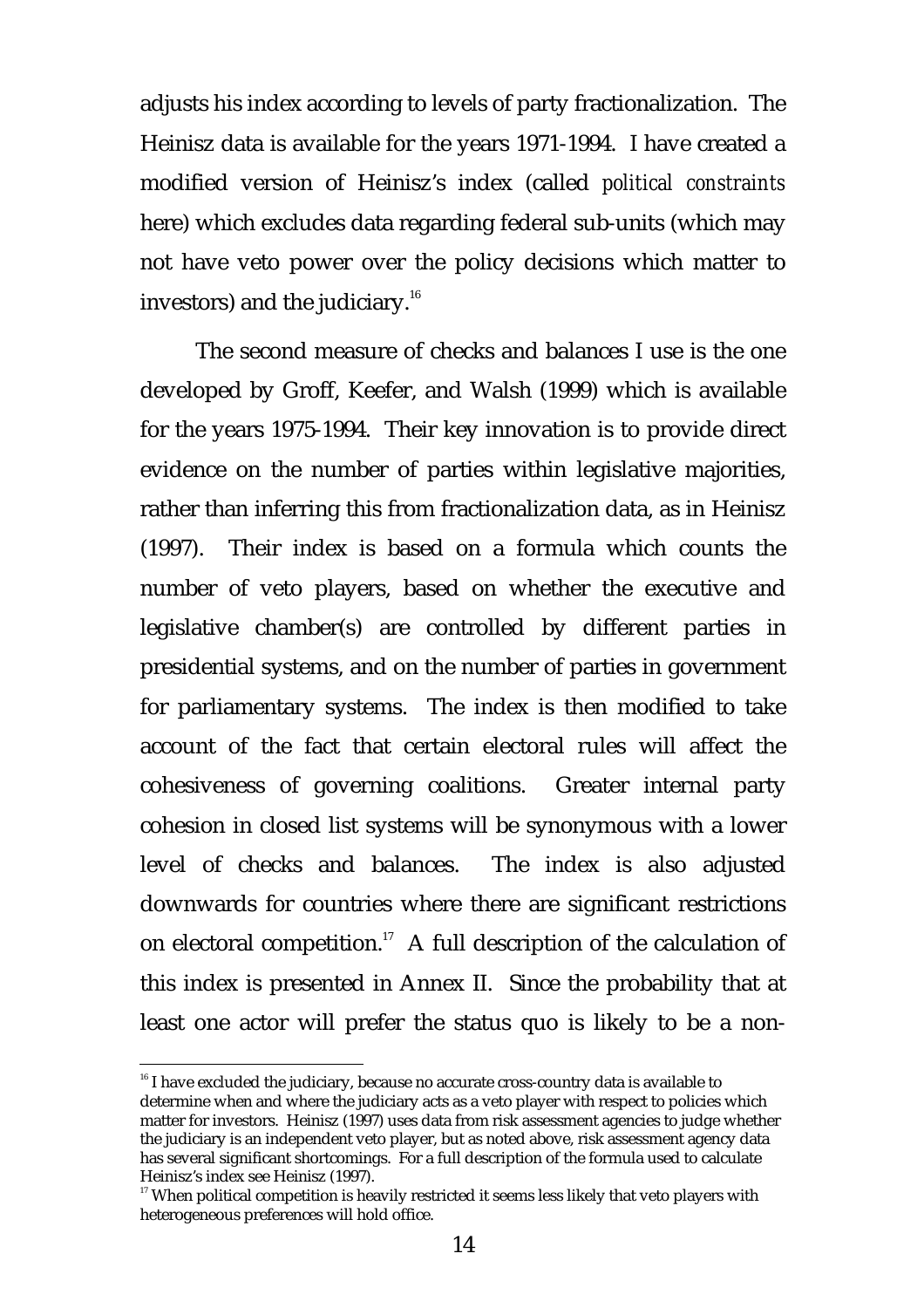monotonic function of the number of veto players, a log version of the Groff, Keefer, Walsh index is used in this paper.<sup>18</sup>

A final group of regression variables is designed to capture the effect of political instability on investment. In contrast with cross-sectional analyses which average these variables over time, use of time-series cross-section data here allows for more precise testing of the extent to which change in a country's political system is associated with lower levels of private investment. Nonconstitutional transfers of executive power (*coups*) are particularly likely to increase uncertainty.<sup>19</sup> One reason for this is that, as Londregan and Poole (1990) have shown, experiencing one coup tends to increase the probability that a country will suffer subsequent coups. When it is feared that an extra-constitutional transfer of power might take place, the number of formal veto points in a political system becomes increasingly irrelevant.

While *constitutional* transfers of political power are likely to generate less turmoil than will coups d'état, they still may be associated with increased uncertainty about the future course of government policies to the extent that election winners are not known beforehand and to the extent that the preferences of future election winners are not well known. I have included two separate variables to capture this effect, both of which are based on data collected by Heinisz (1997). Constitutional changes in the executive are measured by the zero-one dummy: *executive*. Constitutional change in the legislature are measured by the

<sup>&</sup>lt;sup>18</sup> Otherwise this index would give as much weight to a change from 1 to 2 veto players are from 4 to 5, for example.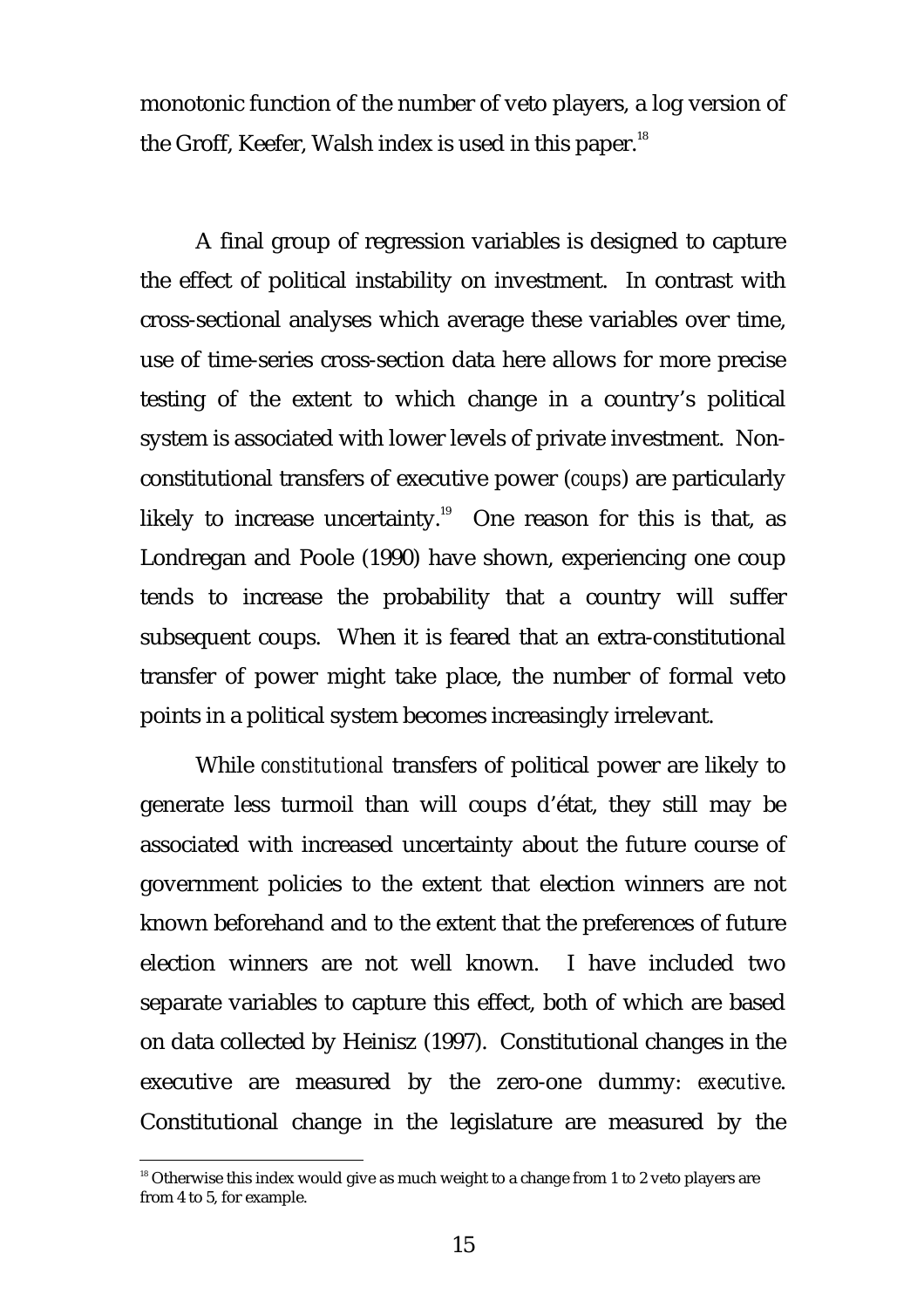variable *legislative instability*, a continuous variable that measure the extent of legislature turnover in a given year.<sup>20</sup>

|                               | # obs | <b>Mean</b> | Std.<br>Dev. | Min.         | Max.         |
|-------------------------------|-------|-------------|--------------|--------------|--------------|
| Private investment% GDP       | 1611  | 11.6        | 6.7          | 0.14         | 44.9         |
| <b>Laggedinvestment %GDP</b>  | 1611  | 11.6        | 6.7          | 0.14         | 44.0         |
| GDP growth $%$                | 1611  | 0.01        | 0.06         | $-0.48$      | 0.27         |
| <b>Private credit %GDP</b>    | 1611  | 24.9        | 17.8         | 0.11         | 128.4        |
| <b>Inflation</b> (stdev)      | 1605  | 0.70        | 4.54         | 0.001        | 53.4         |
| Coups                         | 1611  | 0.07        | 0.26         | $\mathbf{0}$ | $\mathbf{1}$ |
| Legislative turnover          | 1611  | 0.04        | 0.16         | $\bf{0}$     | 2.24         |
| <b>Executive turnover</b>     | 1611  | 0.11        | 0.31         | $\bf{0}$     | $\mathbf{1}$ |
| <b>Checks</b>                 | 1382  | 2.39        | 1.33         | $\mathbf{1}$ | 8            |
| Checks (log)                  | 1382  | 0.72        | 0.55         | $\bf{0}$     | 2.08         |
| <b>Political constraints</b>  | 1611  | 0.15        | 0.18         | $\bf{0}$     | 0.66         |
| <b>Democracy (Polity III)</b> | 1611  | 3.2         | 3.7          | $\mathbf{0}$ | 10           |
| <b>Fiscal balance %GDP</b>    | 1138  | $-0.04$     | 0.06         | $-0.66$      | 0.18         |
| <b>Investment price ratio</b> | 1220  | 0.97        | 0.25         | $\bf{0}$     | 2.59         |

### **Table I: Summary Statistics**

# **4. A cross-sectional investigation of political institutions and uncertainty**

The two main theoretical claims of this paper are that political checks and balances should be associated with higher levels of private investment, and that the lower the level of checks and balances, the greater the variability in levels of private

<u> Andreas Andreas Andreas Andreas Andreas Andreas Andreas Andreas Andreas Andreas Andreas Andreas Andreas Andr</u>

 $19$  This variable is based on data collected in Heinisz (1997).

 $^{20}$  The formula for calculating this variable is ( II  $\,|$  S<sub>2</sub>-S<sub>1</sub>])/2 where S<sub>1</sub> is a party's share of seats in the legislature in the previous year and  $S<sub>2</sub>$  is a party's share of seats in the legislature during the current year.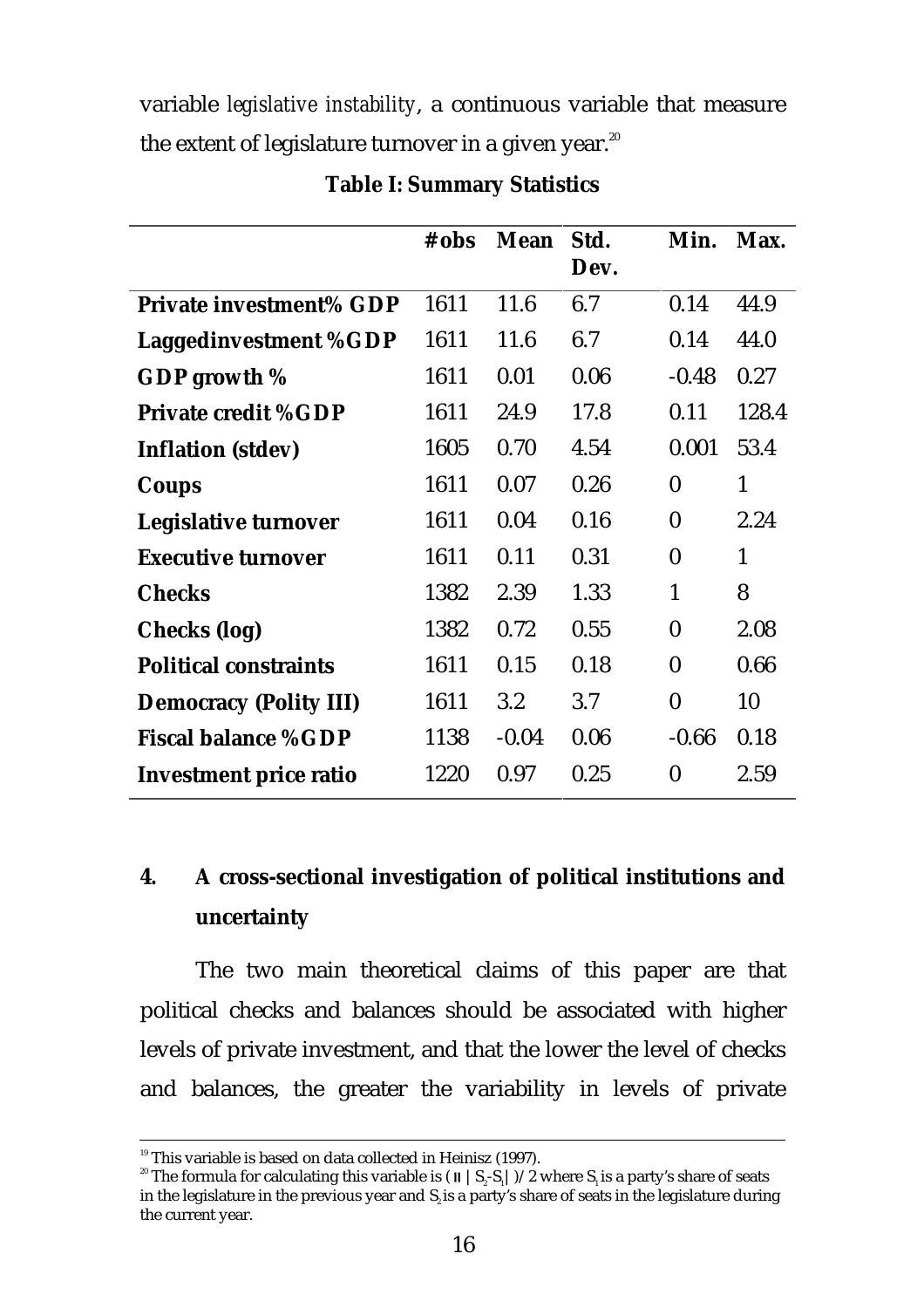investment across countries. The reason for this link between checks and balances and private investment involves the potential for the former to reduce uncertainty. Before investigating the effects of checks and balances on private investment, it seems useful to consider the more direct question of whether political institutions actually do reduce policy uncertainty. If this can be demonstrated, it would support the claim that the effect of checks and balances on private investment occurs via uncertainty, and not for some other reason.

Data on perceived levels of policy uncertainty across countries have recently been collected in a firm-level survey financed by the World Bank. Among the questions posed, businesses were asked whether they feared that unanticipated changes in government policy would jeopardize the future profitability of their investments.<sup>21</sup> Brunetti and Weder (1998) have already found, based on indicators from this survey, that perceived policy uncertainty is negatively correlated with levels of private investment. A further question is whether these indicators of uncertainty are themselves endogenous to the structure of a country's formal political institutions.

Figure I, below, plots country averages for perceived policy uncertainty against levels of checks and balances, based on the *political constraints* measure developed by Heinisz (1997).<sup>22</sup> There is a clear positive relationship between the two variables. Results of a simple bivariate regression show that this relationship is

<sup>&</sup>lt;sup>21</sup> The exact question was "Do you regularly have to cope with unexpected changes in rules, laws, or policies which materially affect your business?". See World Bank, *World Development Report 1997*.

 $22$ <sup>22</sup> The country averages represent the average response by firms in a given country.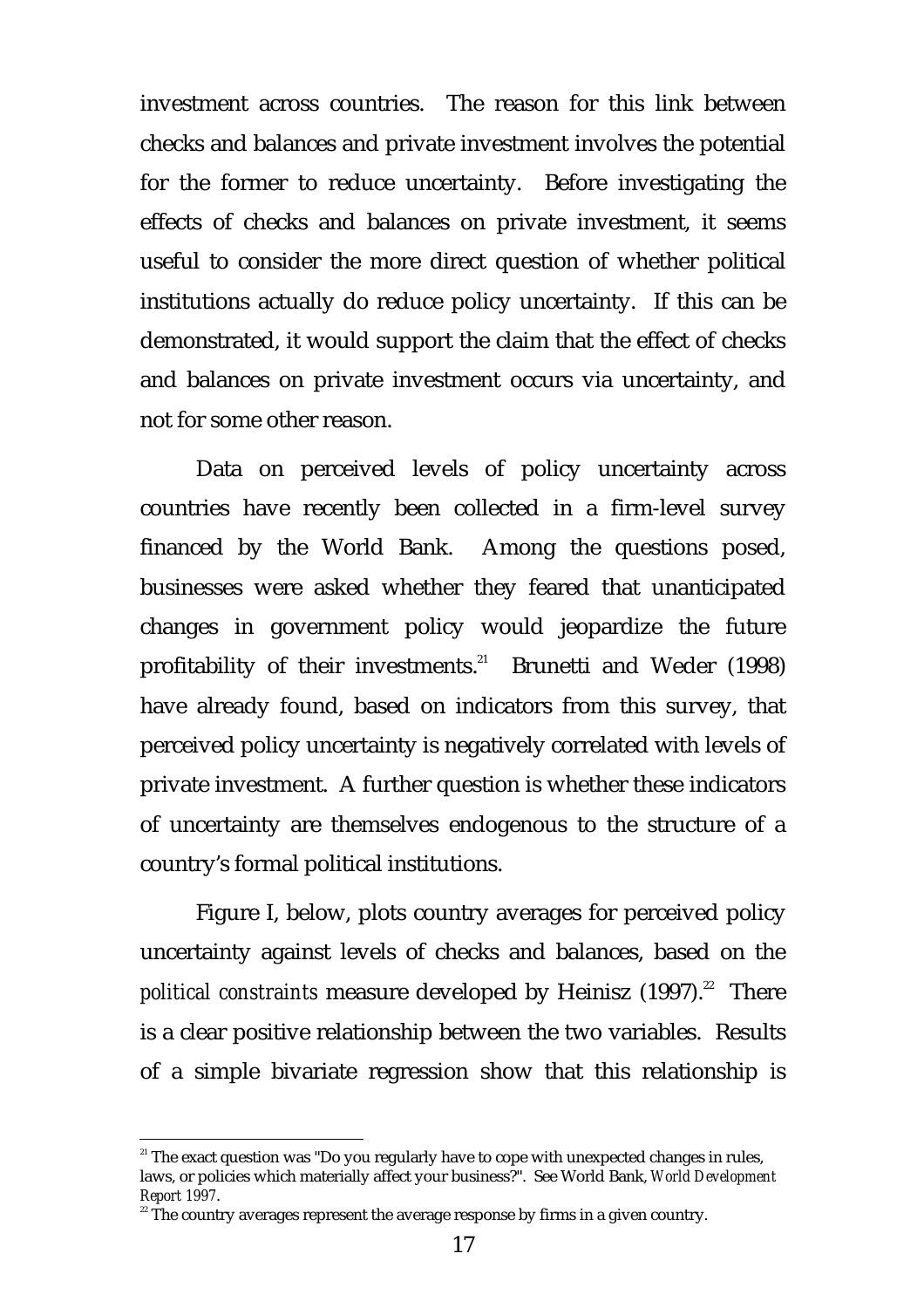statistically significant.<sup>23</sup> Interestingly, the figure also seems to show that some countries have attained low levels of policy uncertainty despite having low levels of checks and balances. This supports the above proposition that checks and balances are not a necessary condition for credible commitment.

These cross-sectional results are consistent with the propositions laid out above. However, the robustness of this result is obviously limited by the fact that only cross-sectional data are available for perceived uncertainty. The above analysis also does not include any control variables. The next section addresses both of these issues in its consideration of the link between political institutions and private investment.





 $23$ <sup>23</sup> The variable for policy stability is measured on a scale from 1 (low stability) to 7 (high stability). *Regression results:* Estimated perceived policy stability = 2.96 (0.08) + 1.27 (0.31) Political constraints. White's heteroskedastici consistent standard errors in parentheses. N=60.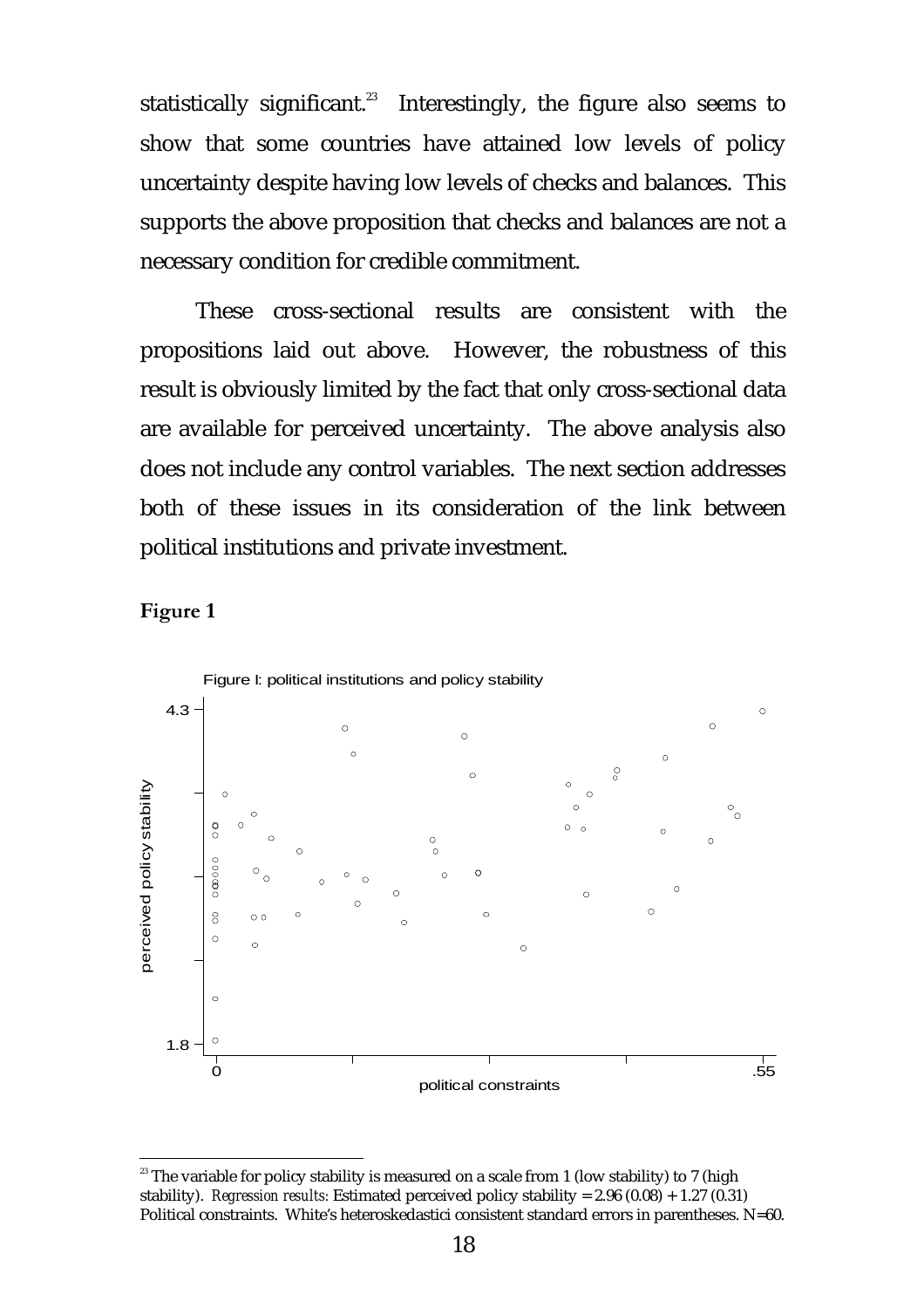### **5. Pooled investment regressions**

Table II, below, presents results of several pooled investment regressions with *checks* and *political constraints* used as alternative measures of checks and balances. Regressions 1 and 2 were estimated using OLS without controlling for country-specific or year-specific effects. The coefficients on *checks* and *political constraints* are positive and significant at the 10% level and the 1% level respectively. It would be unwise to draw inferences from these estimates, though, because results of a standard likelihood ratio test show that groupwise heteroskedasticity is present.<sup>24</sup> While the use of White's standard errors can provide consistent standard error estimates, OLS may still be inefficient in the presence of groupwise heteroskedasticity.

Regressions 3 and 4 present GLS estimates which correct for groupwise heteroskedasticity by giving greater weight to countries where the variance of the residuals is lower. The procedure was iterated to obtain maximum likelihood estimates.<sup>25</sup> Both short and long-run coefficients of *checks* and *political constraints* in these regressions are significant at the 1% level. In terms of substantive significance, based on regression 3 a move from a purely authoritarian system (*checks*=1) to one with two veto players (*checks*=2) would be associated with a 2% short-run increase in investment and a 19% long-run increase in investment. Likewise, a shift from a parliamentary system with a single-party majority to one with a three-party coalition would result in a

<sup>&</sup>lt;sup>24</sup> In both cases the null of homoscedasticity across groups was rejected at the p<.001 level. The test used was that presented in Greene (2000) p.511.

<sup>25</sup> Results of two-step estimates of this procedure were nearly identical to the ML estimates. The method used was that first proposed by Harvey and presented in detail in Greene 2000, pp.514-522.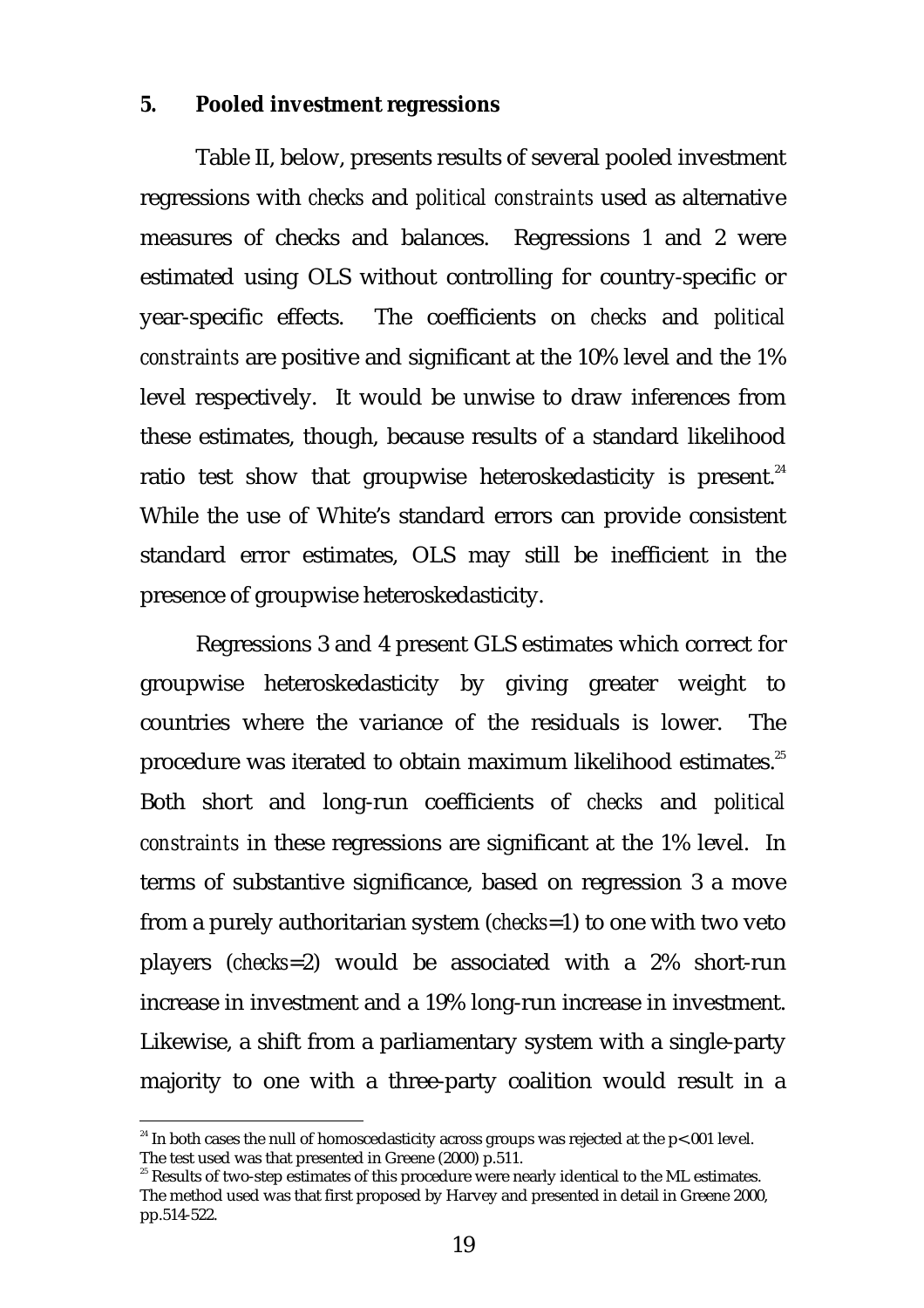short-run increase of 1% and a long-run increase of  $14\%$ .<sup>26</sup> Finally, results of regressions estimated using imputed values for the fiscal balance and an investment price ratio were fully consistent with the displayed results for regressions 3 and  $4.^{27}$ .

Results for regressions 3 and 4 also show that coefficients on the economic determinants of investment such as GDP growth and private sector credit have the expected sign and the coefficients on GDP growth are highly significant. Results with regard to the political instability variables are less conclusive. While the coefficient for extra-constitutional changes in government (*coup*) has the expected negative sign, it is not statistically significant, and the coefficients for constitutional changes and parliamentary turnover are actually positive in both regressions.

# *Alternative specifications, unobserved country effects and heterogeneous parameters*

While the above results suggest that high checks and balances are, on average, associated with high levels of private investment, they are subject to three potential shortcomings: (1) failure to control for other components of democracy (2) failure to control for additional unobserved country effects, and (3) heterogeneous regression parameters. This sub-section considers each issue in turn.

Checks and balances are not synonymous with democracy (witness countries like the UK which are democratic but have

 $26$  Substantive results from regression 4 are similar to those from regression 3. They are not directly comparable, however, because the political constraints variable is calculated based on the level of fractionalization within each legislative chamber rather than on the number of coalition partners.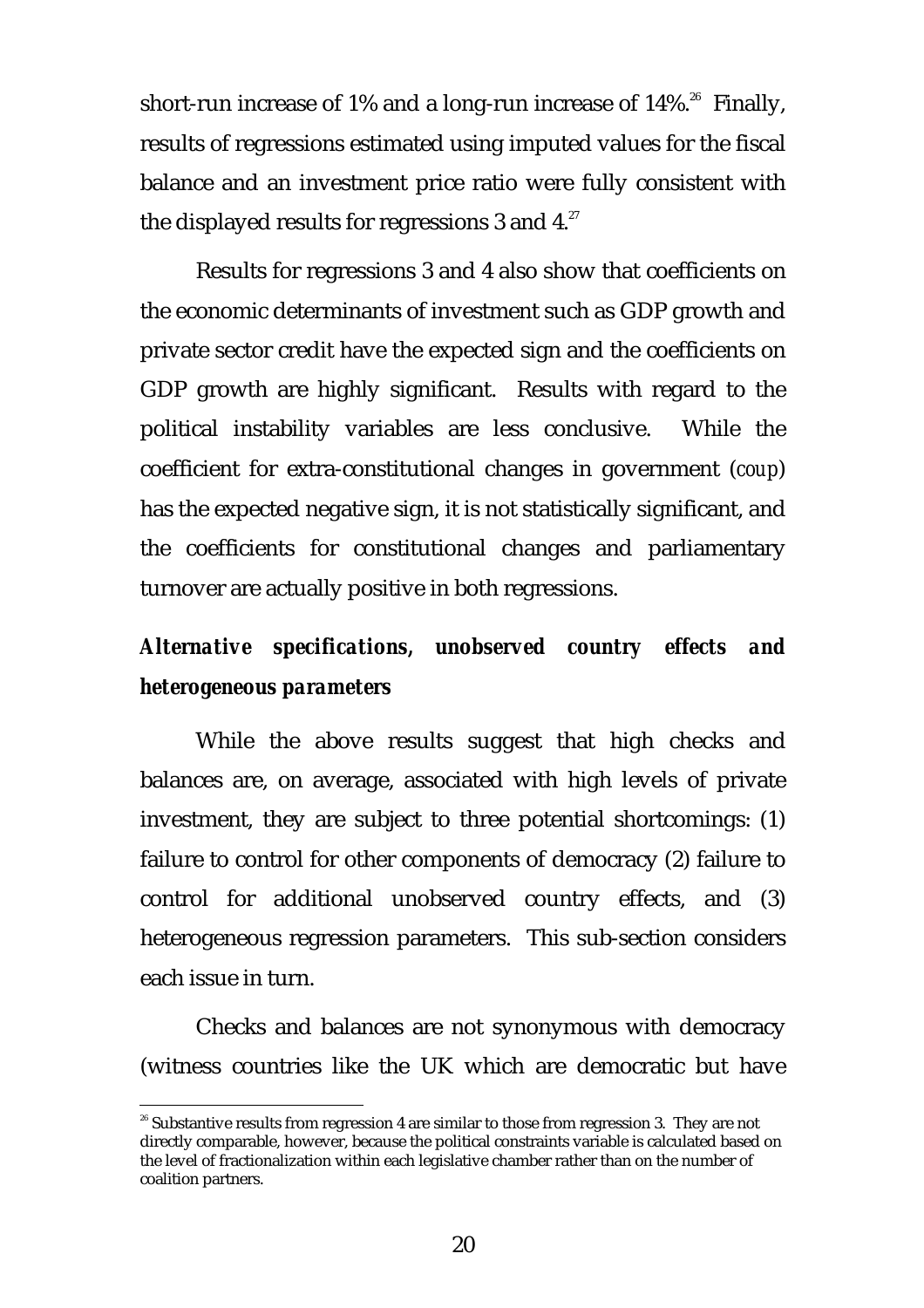political institutions with few veto points). But checks and balances in general are likely to be highly correlated with other characteristics of democracy, such as human rights, which may themselves have a positive effect on levels of private investment. It is difficult to control for these other characteristics, because panel data measures of other sub-components of democracy are not generally available.

Given this limitation, an alternative route is to include a more general measure of democracy, such as the Polity III democracy index (*democracy*), as a control in the Table II regressions (Gurr, Jaggers, and Moore 1998) When regressions 3 and 4 were re-estimated including this variable, the checks and balances measures remained significant while the indicator for democracy was not significant.<sup>28</sup> This result may be influenced by multicollinearity between the checks and balances measures and *democracy*, however, so I also conducted a non-nested test comparing the explanatory power of a model including checks and balances (but not *democracy*) and a model including *democracy* (but not checks).<sup>29</sup> This followed the J-test methodology for nonnested tests proposed by Davidson and MacKinnon (1981). These test results were consistent with the earlier regressions in favoring the checks and balances specification.<sup>30</sup>

<u> Andreas Andreas Andreas Andreas Andreas Andreas Andreas Andreas Andreas Andreas Andreas Andreas Andreas Andr</u>

<sup>27</sup> Coefficients and standard errors for *checks* and *political constraints* were .030 (.009) and .077 (.023), respectively.

<sup>28</sup> Coefficients and standard errors for *checks* and *political constraints* were .024 (.010) and .072 (.025), respectively. Coefficients and standard errors for democracy were .0009 (.001) and .0003 (.001).

<sup>29</sup> The simple correlation between *democracy* and *political constraints* is 0.63. The simple correlation between *democracy* and *checks* is 0.49.

<sup>&</sup>lt;sup>30</sup> These tests involved estimating the two alternative specifications and then re-estimating each specification while including the fitted values from the alternative model as a parameter. The *t*-statistic on the fitted values can be interpreted as a test of the null that the alternative specification *would not* add explanatory power to the existing model. In the case of the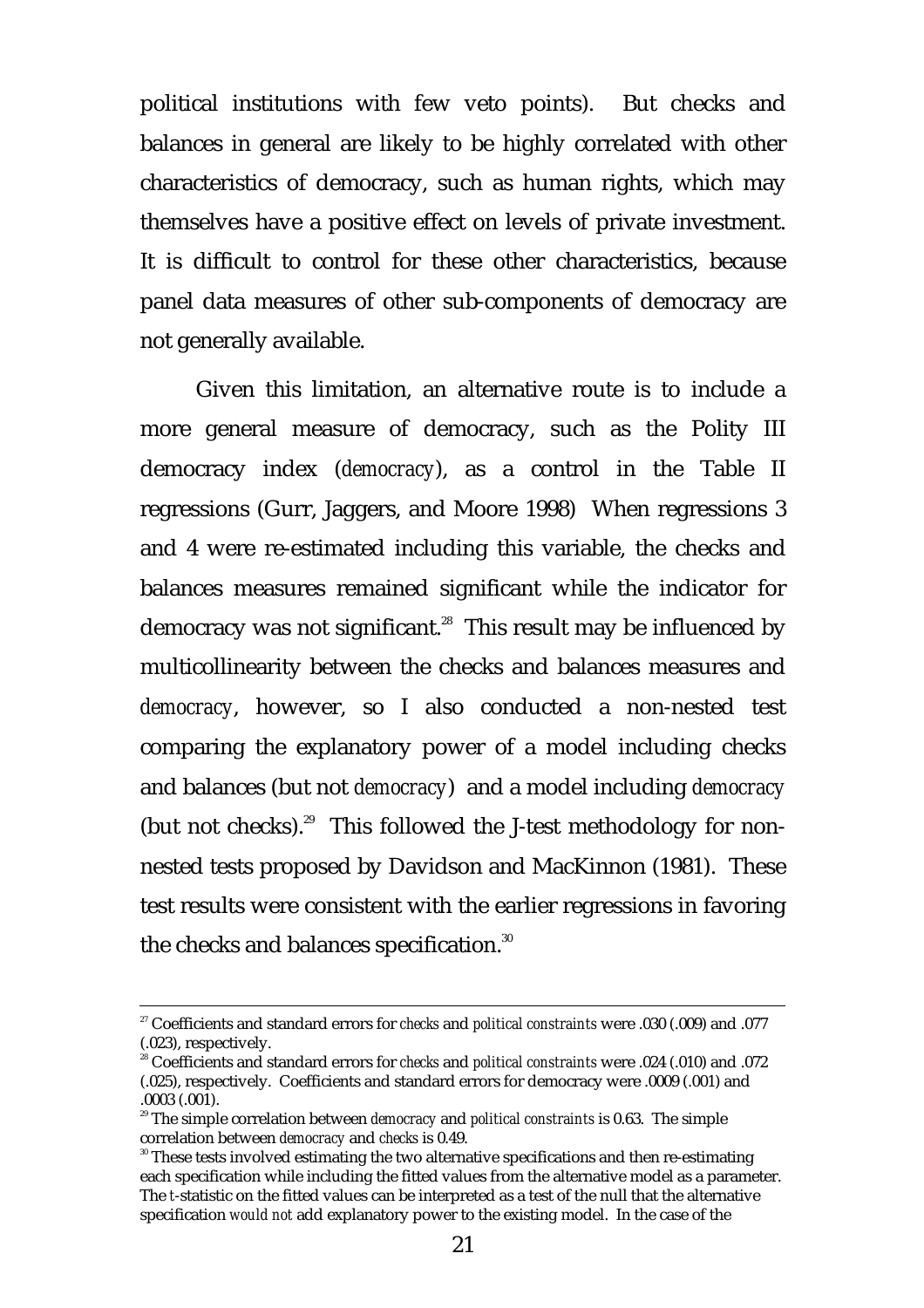In addition to failing to control for other components of democracy, the results from regressions 3 and 4 may also be biased by not controlling for country-specific effects and yearspecific effects. Standard F-tests show that while a set of annual dummies when added to each of these was not jointly significant, a set of country dummies was jointly significant.<sup>31</sup>

While controlling for unobserved country effects by including a set of country dummies might distinguish the effect of *checks* and *political constraints* from other variables, this method also has the obvious disadvantage of sweeping away all crosscountry variation in the data. This is particularly problematic given the pattern of variation of the checks and balances variables. While the institutional measure, *checks*, does vary over time, there are thirteen countries in the sample for which the variable remains constant. In each case these are purely authoritarian systems where *checks*=1. Likewise, there are 19 countries where the level of *political constraints* remains constant at 0. In estimating the coefficients for *checks* and for *political constraints* a fixed effects model would, in effect, ignore these countries. Even in those countries where levels of *checks* and *political constraints* have varied over time, changes have generally occurred with low frequency. A number of authors have recently suggested that precisely for these reasons, cross-country studies using fixed effects methods are inappropriate for establishing inferences from such data (Temple 1999; Pritchett, 1998). Results from regressions 5 and 6 in Table II should be viewed with this in mind.

<u> Alexandro de la contrada de la contrada de la contrada de la contrada de la contrada de la contrada de la co</u>

regression using *checks* and the regression using *political constraints* the null could not be rejected. In both alternative specifications using *democracy* the null was rejected.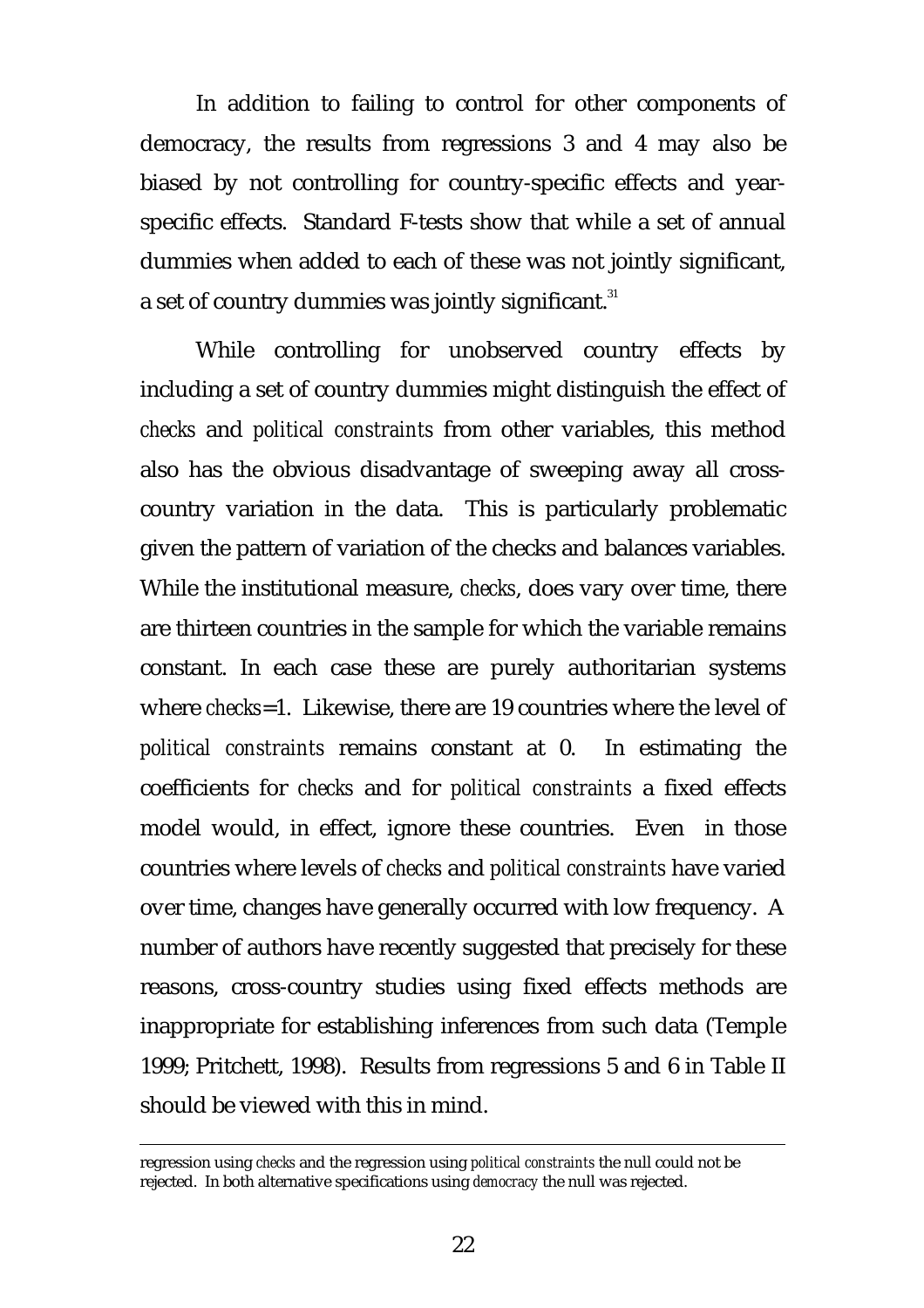#### <u> Alexandro de la contrada de la contrada de la contrada de la contrada de la contrada de la contrada de la co</u>  $31$  P-values for the test that all country dummies were equal were P $< 0.01$  in both cases. For the annual dummies p-values were .15 for regression 3 and .26 for regression 4.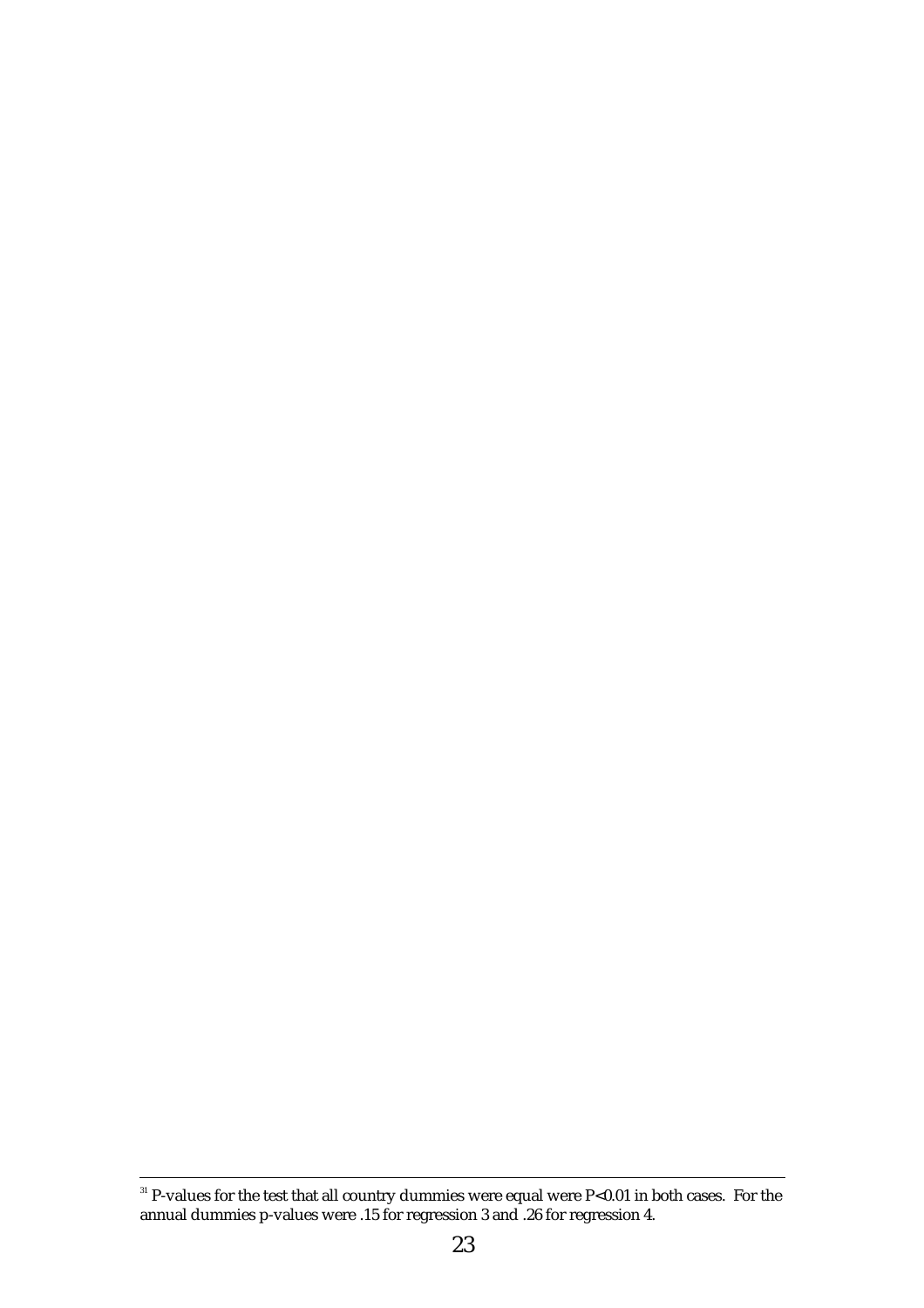|                                   | (1)                | (2)               | (3)                 | (4)                 | (5)                 | (6)                 |
|-----------------------------------|--------------------|-------------------|---------------------|---------------------|---------------------|---------------------|
|                                   | <b>OLS</b>         | <b>OLS</b>        | <b>GLS</b>          | <b>GLS</b>          | GLS-<br><b>LSDV</b> | GLS-<br><b>LSDV</b> |
| <b>Checks (short-run coeff)</b>   | .033<br>(.018)     |                   | .027<br>(.009)      |                     | .013<br>(.012)      |                     |
| <b>Checks (long run coeff)</b>    | .292<br>(.151)     |                   | .271<br>(.087)      |                     | .054<br>(.052)      |                     |
| Pol. Constraints(short run)       |                    | .089<br>(.035)    |                     | .076<br>(.023)      |                     | .023<br>(.029)      |
| Pol. Constraints (long run)       |                    | .746<br>(.311)    |                     | .778<br>(.237)      |                     | .104<br>(.134)      |
| <b>Lagged investment</b>          | .888<br>(.021)     | .881<br>(.019     | .901<br>(.010)      | .902<br>(.009)      | .759<br>(.018)      | .775<br>(.014)      |
| GDP growth %                      | .866<br>(.203)     | .640<br>(.190)    | 1.12<br>(0.12)      | .969<br>(.110)      | 1.12<br>(0.13)      | .905<br>(.112)      |
| <b>Private sector credit %GDP</b> | .029<br>(.017)     | .031<br>(.015)    | .009<br>(.006)      | .014<br>(.006)      | .016<br>(.014)      | .016<br>(.011)      |
| <b>Inflation (stdev)</b>          | $-.002$<br>(.003)  | $-.002$<br>(.003) | $-.0003$<br>(.0017) | $-0.0006$<br>(.001) | $-.002$<br>(.002)   | $-.002$<br>(.002)   |
| Coups                             | $-0.057$<br>(.037) | $-.064$<br>(.034) | $-0.026$<br>(.020)  | $-.021$<br>(.016)   | $-.052$<br>(.018)   | $-.040$<br>(.016)   |
| Legislative turnover              | .059<br>(.031)     | .040<br>(.026)    | .016<br>(.015)      | .012<br>(.013)      | .006<br>(.016)      | .004<br>(.014)      |
| <b>Executive turnover</b>         | $-.019$<br>(.025)  | $-.014$<br>(.022) | $-.022$<br>(.013)   | .015<br>(.012)      | $-.017$<br>(.013)   | .016<br>(.012)      |
| Oil                               | .023<br>(.020)     | .037<br>(.018)    | .006<br>(.012)      | .021<br>(.012)      |                     |                     |
| $N=$                              | 1376               | 1605              | 1374                | 1605                | 1374                | 1605                |
| ${\bf R}^2$                       | .82                | .88               |                     |                     |                     |                     |
| Log likelihood                    |                    |                   | 172.86              | 194.42              | 239.76              | 267.80              |

## **Table II: Panel Estimates of Private Investment Determinants**

OLS estimates use White's heteroskedastic consistent standard errors.

Regressions 5 and 6 repeat the GLS estimation procedure while including a set of country dummy variables. The coefficients for *checks* and *political constraints* remain positive, but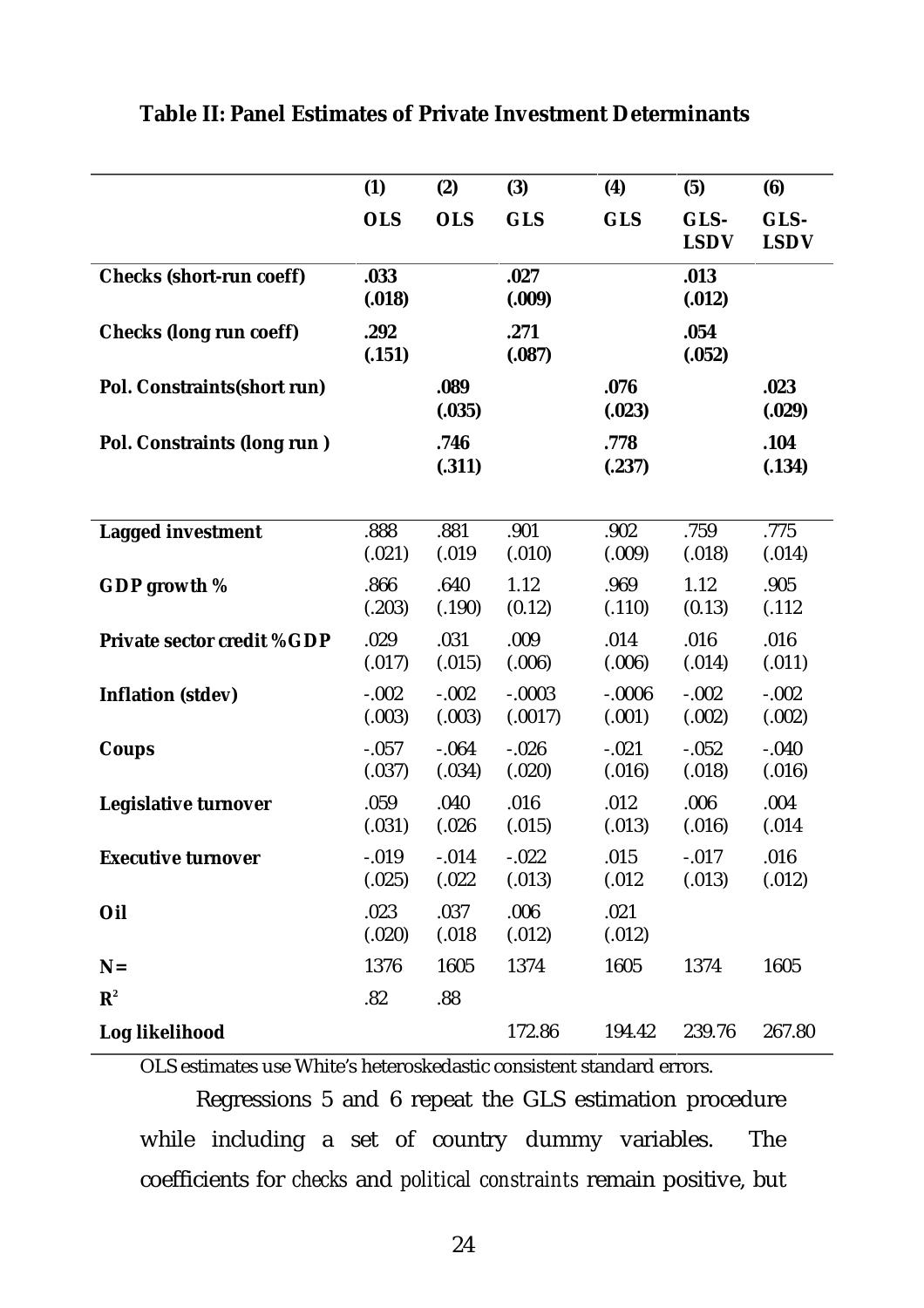neither the short-run nor the long-run coefficient are significant at conventional levels. They are both also considerably smaller in magnitude.

In addition to potential biases due to omitted variables, the results from regressions 3 and 4 in Table II may also be biased and misleading to the extent they ignore parameter heterogeneity. Results of a Wald test suggest that the null hypothesis that the parameters for political institutions (*checks* and *political constraints*) are constant across countries is massively rejected.<sup>32</sup> Incorrectly assuming parameter heterogeneity can have two major consequences. First, even if pooled regression gives a consistent estimate of the mean value for a parameter across countries, if parameter values do in fact differ greatly, then presenting an average is misleading. Second, in a dynamic panel data context, Robertson and Symons (1992) and Pesaran and Smith (1995) have shown that falsely assuming parameter homogeneity can bias estimates due to correlation of the error term with other right hand side variables. This generally leads to a downward bias on shortrun coefficients and an upward bias on long-run coefficients.

Pesaran and Smith propose that when there is parameter heterogeneity across countries, consistent estimates of parameter averages can be estimated by taking mean values from individual country regressions. While this may generate consistent estimates,

<sup>32</sup> The procedure used was a Wald test of the null that the coefficients on *checks* and *political constraints* which resulted from individual country regressions were not significantly different from the average coefficient estimate provided by the GLS model which corrected for groupwise heteroscedasticity. In the case of the test for pooling across countries, the result for regression 3 was Chi(52)=105 P<.001. For regresson 4 the result was Chi(52)=110.5 p<.001. Tests of the constancy of parameters across years showed that the null could not be rejected. Results for regression 3 were Chi(20)=26.1 p=.16 and for regression 4 Chi(24)=18.41 p=.78. I tested for the constancy of the political institutions parameters alone (rather than the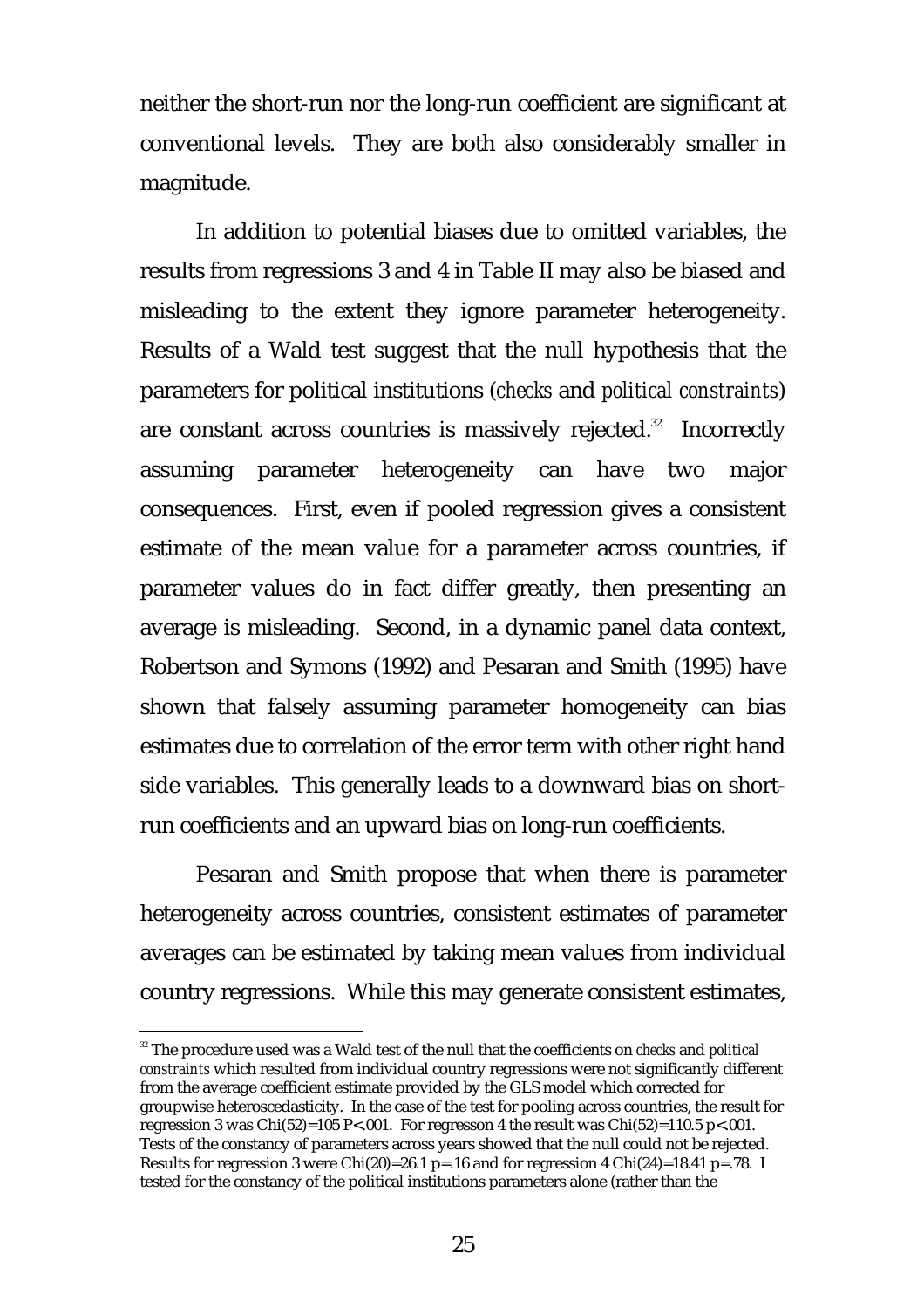drawing inferences under these conditions based on cross-country averages may still be misleading, and since there are relatively few observations per country in the panel used here (24 maximum), there is likely to be a massive loss of efficiency in performing country by country estimates. The following section proposes that quantile regression techniques can be used under these circumstances to establish different parameter estimates for different ranges of the conditional distribution. This method cannot fully take account of parameter heterogeneity, but it does allow one to test for one potential source of this heterogeneity, the fact that governments without checks and balances might find alternative means of establishing their credibility.

### **6. Quantile regression estimates**

Section 2's theoretical discussion suggested that while high checks and balances should, on average, be associated with high levels of private investment, there should be greater variation in levels of private investment among countries with low levels of checks and balances. This pattern would reflect the fact that some of these governments might find alternative routes to credibility: by building a reputation or simply by having the "right" preferences. Visual examination of the bivariate relationship between investment and *checks* suggests that this may in fact be the case (Figure II, below), but this proposition can be tested more rigorously using quantile regression techniques.

<u> Alexandro de la contrada de la contrada de la contrada de la contrada de la contrada de la contrada de la co</u>

constancy of all parameters), because of the paper's emphasis on drawing inferences from these variables in particular. (Hsiao, 1986 pp.135-136).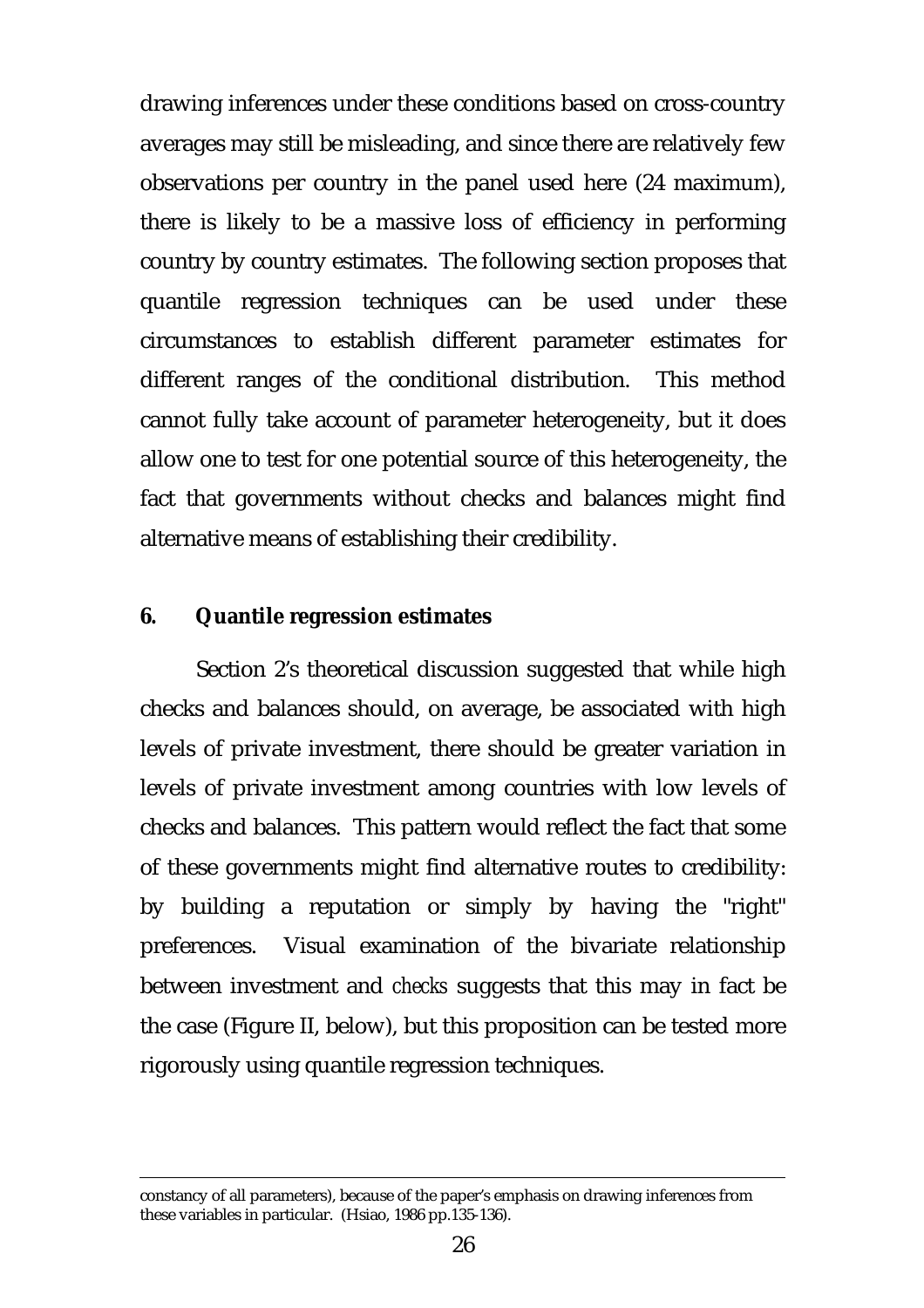Quantile regression as developed by Koenker and Bassett (1978) employs a least absolute deviation estimator which is often used to estimate a median regression line for the conditional distribution (rather than the mean line estimated by OLS). This estimation method can also be used to estimate percentiles of the conditional distribution other than the  $50<sup>th</sup>$ . A test of the null hypothesis that slope parameters at different quantiles are equal can be used as a test for the presence of heteroskedasticity. Quantile regression can also be used to test specific propositions about the shape of the conditional distribution. Most applications of quantile regression have been in microeconomics.<sup>33</sup> In one example, Deaton (1996) has used quantile regression to show that while richer households in developing countries, on average, spend a smaller share of their income on food, it is also true that there is higher variance in the proportion of income spent on food among richer households. In other words, some rich households still spend significant shares of their income on food while others spend very little.<sup>34</sup>

The argument I have made about the effect of checks and balances can be tested in an analogous manner. If the variance of the conditional distribution of investment (conditional on checks and balances) is greater at low levels of checks and balances, then one should observe a pattern where, as the quantile one is estimating rises, the slope coefficients on *checks* and on *political*

<u> Andrew Maria (1995)</u>

<sup>&</sup>lt;sup>33</sup> See Buchinsky (1994).

<sup>&</sup>lt;sup>34</sup> Deaton demonstrates this by showing that when income share spent on food (YS) is regressed on overall income (Y), while the coefficient on overall income (Y) is negative in a regression at the 10<sup>th</sup> percentile, in a regression at the  $90<sup>th</sup>$  percentile it is actually positive. The fact that the estimated coefficient on Y is more positive at higher quantiles shows that there is greater variation in the conditional distribution (YS conditional on Y) at higher levels of overall income.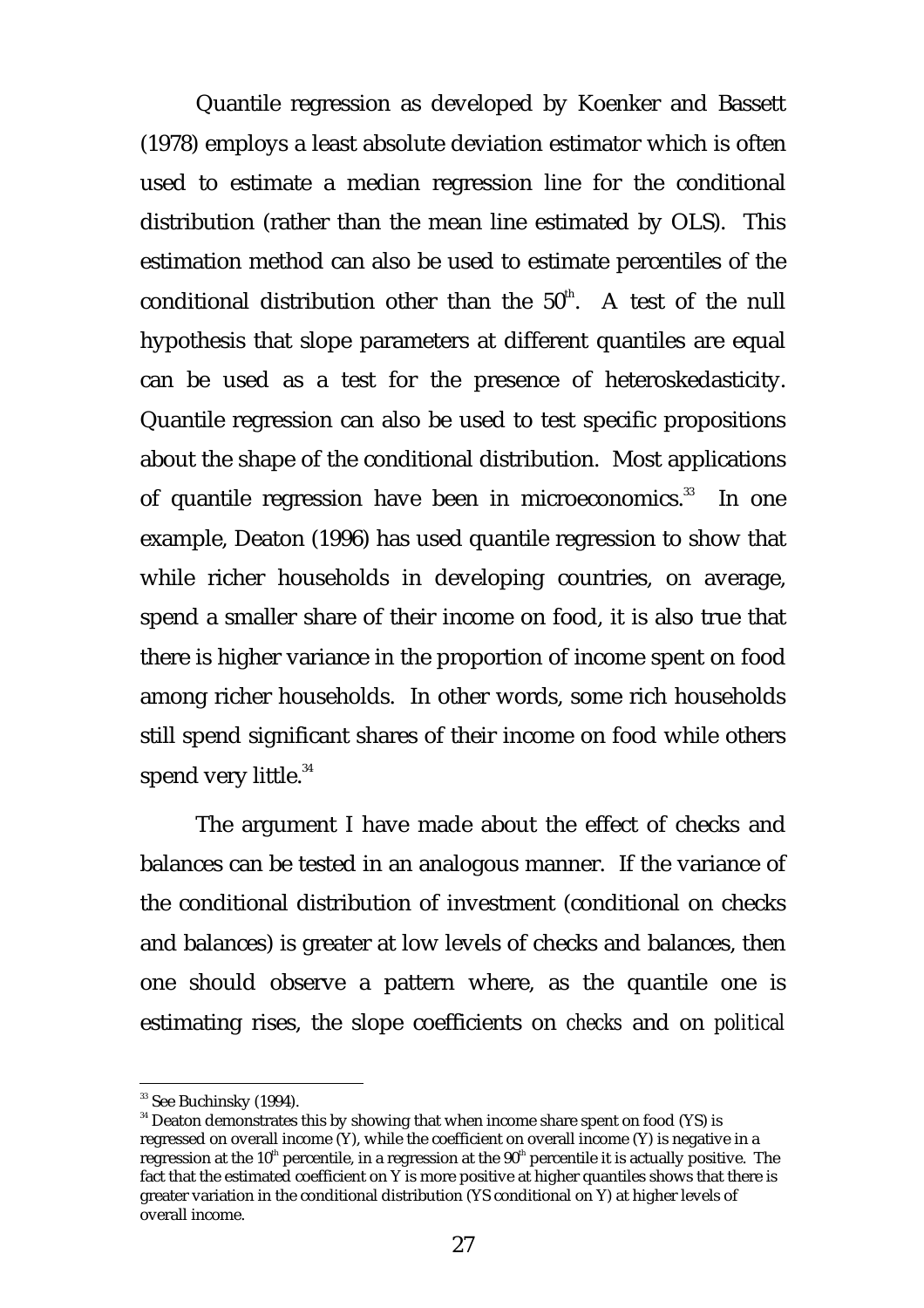*constraints* should become less positive. This can be tested by estimating the same specification as used in the regressions in section 4, but at several different quantiles (such as the  $25^{\text{th}}$ ,  $50^{\text{th}}$ , and  $75<sup>th</sup>$ . Different coefficients are observed for each quantile and tested against the null that they are equal to the coefficient from the  $50<sup>th</sup>$  percentile.





Table III, below, reports results for coefficients on *checks* and *political constraints* from quantile regression estimates (complete results for these regressions are found in annex  $1$ ).<sup>35</sup> As can be seen, both the short and long-run coefficients are more positive and more significant at lower quantiles. In substantive terms, in the regression using *checks* the estimated effect at the 25<sup>th</sup> percentile of a move from a one-party majority in a parliamentary system to

<u> Andrew Maria (1995)</u>

<sup>&</sup>lt;sup>35</sup> Following other studies using quantile regression, I have used bootstrapped standard errors. This is necessitated by the fact that the density function for purposes of estimating the variance-covariance matrix is unknown. A common random number seed was used in all regressions in order to allow replication of the results.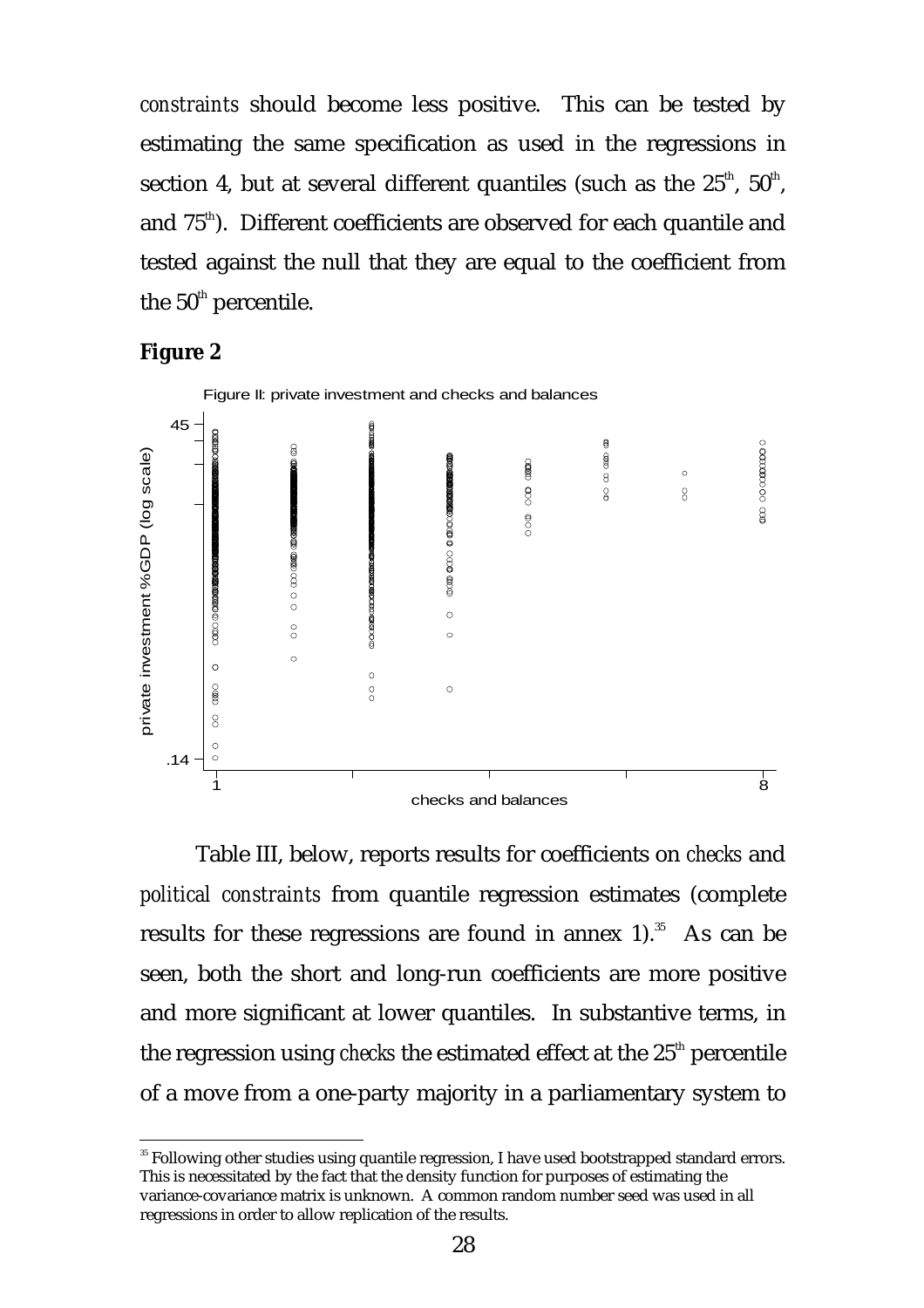a three party majority would be a 26% long run increase in investment. The estimated effect of a similar change at the  $75<sup>th</sup>$ percentile would be only 6%. Quantile regressions using imputed values for the fiscal balances and an investment price ratio generated similar results.36

Results of Wald tests show that while one cannot reject the null that the  $25<sup>th</sup>$  percentile coefficients are equal to the  $50<sup>th</sup>$ percentile coefficients, one can reject the null that the  $75<sup>th</sup>$ percentile coefficients are equal in three out of four cases (taking the 10% level as a cutoff).

Table IV repeats the exercise while including a set of dummies to control for unobserved country effects. Not surprisingly, given the correlation of the checks and balances measures with these country dummies, the magnitude of coefficients for *checks* and *political constraints* is considerably reduced, and they are no longer statistically significant at conventional levels. However, one still observes a pattern whereby the coefficients are less positive the higher the quantile estimated. What's more, in each of the four cases, Wald tests favor rejecting the hypothesis that the coefficients at the  $75<sup>th</sup>$  percentile are equal to the coefficients at the  $50<sup>th</sup>$  percentile. This is powerful evidence that the pattern in the conditional distribution observed in the Table III regressions is not attributable to a failure to control for country-specific effects.

<u> Andrew Maria (1995)</u>

 $^{36}$  The coefficients and standard errors for *checks* at the  $25^{\rm{th}}$ ,  $50^{\rm{th}}$ , and  $75^{\rm{th}}$  percentiles were .039 (.016), .025 (.011), and .015 (.014). Coefficients and standard errors for *political constraints* at the  $25<sup>th</sup>$ ,  $50<sup>th</sup>$ , and  $75<sup>th</sup>$  percentiles were .132 (.029), .098 (.024), and -.003 (.041).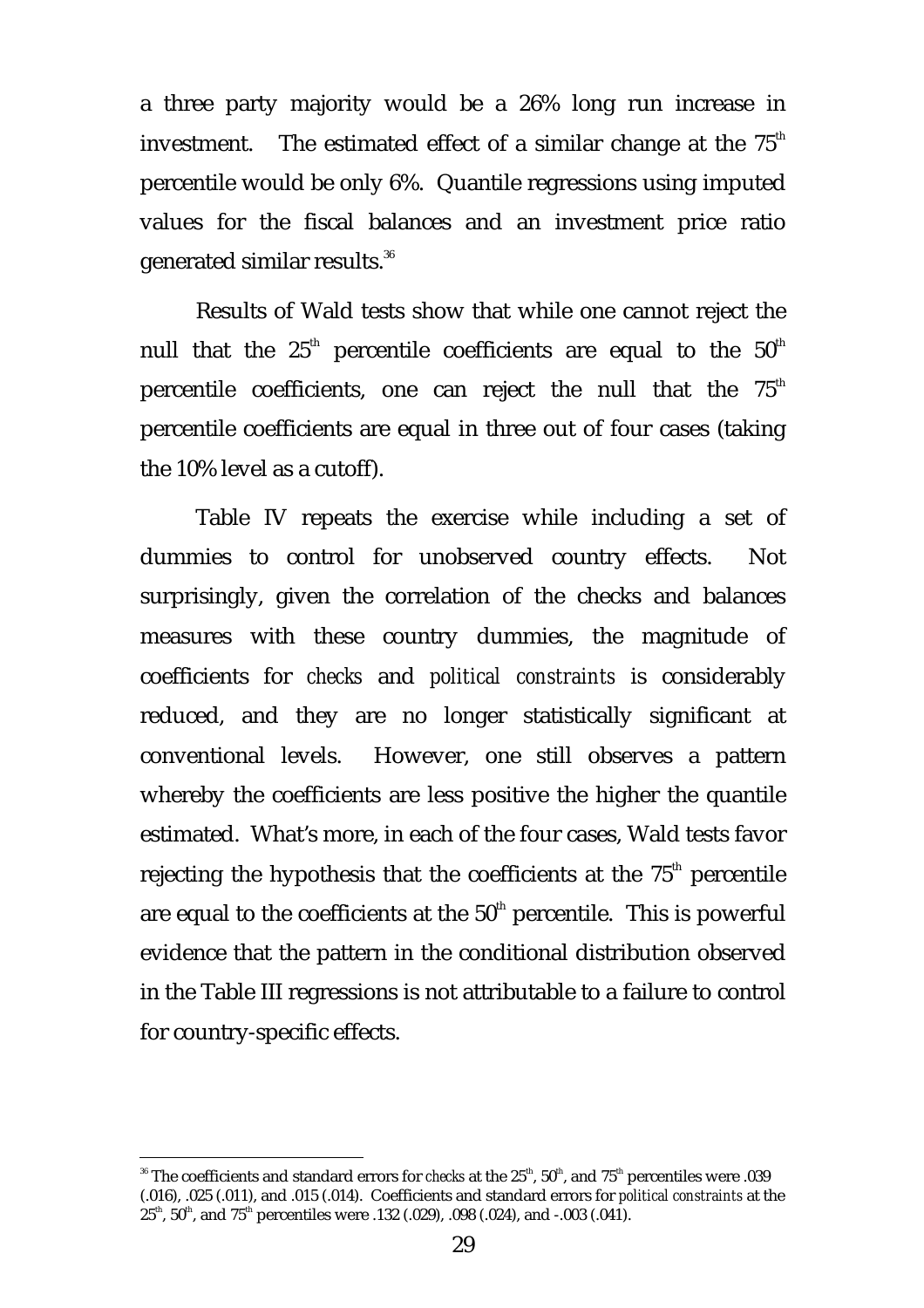|                             | <b>Checks</b>    |            | <b>Political constraints</b> |           |  |
|-----------------------------|------------------|------------|------------------------------|-----------|--|
| Percentile                  | <b>Short run</b> | Long run   | <b>Short run</b>             | Long run  |  |
| $25^{\text{th}}$            | .028             | .510       | .126                         | 1.83      |  |
|                             | (.016)           | (.291)     | (.043)                       | (.778)    |  |
| $50^{\text{th}}$            | .020             | .268       | .080                         | 1.05      |  |
|                             | (.011)           | (.142)     | (.026)                       | (.385)    |  |
| $75^{\text{th}}$            | .014             | .110       | .019                         | .155      |  |
|                             | (.015)           | (.114)     | (.041)                       | (.306)    |  |
| $25^{\rm th} = 50^{\rm th}$ | $P = .57$        | $P = .19$  | $P = .21$                    | $P = .24$ |  |
| $75^{\rm th} = 50^{\rm th}$ | $P = .59$        | $P = 0.08$ | $P = .09$                    | $P = .08$ |  |

### **Table III: Quantile Regression Estimates of Investment Determinants (without country dummies)**

Bootstrapped standard errors in parentheses. (100 replications) Checks regressions, N=1374. Political constraints regressions,  $N=1611$ .

While the above results show that there is, in fact, greater variance of the conditional distribution at lower levels of checks and balances, it is not possible to prove with existing data whether this is due to the fact that low checks and balances governments sometimes find alternative routes to credibility. What can be done is to investigate whether alternative explanations seem plausible. It is noteworthy in this regard that not all right-hand side variables in the quantile regressions have less positive slopes at higher quantiles (see Annex I). This reinforces the argument that the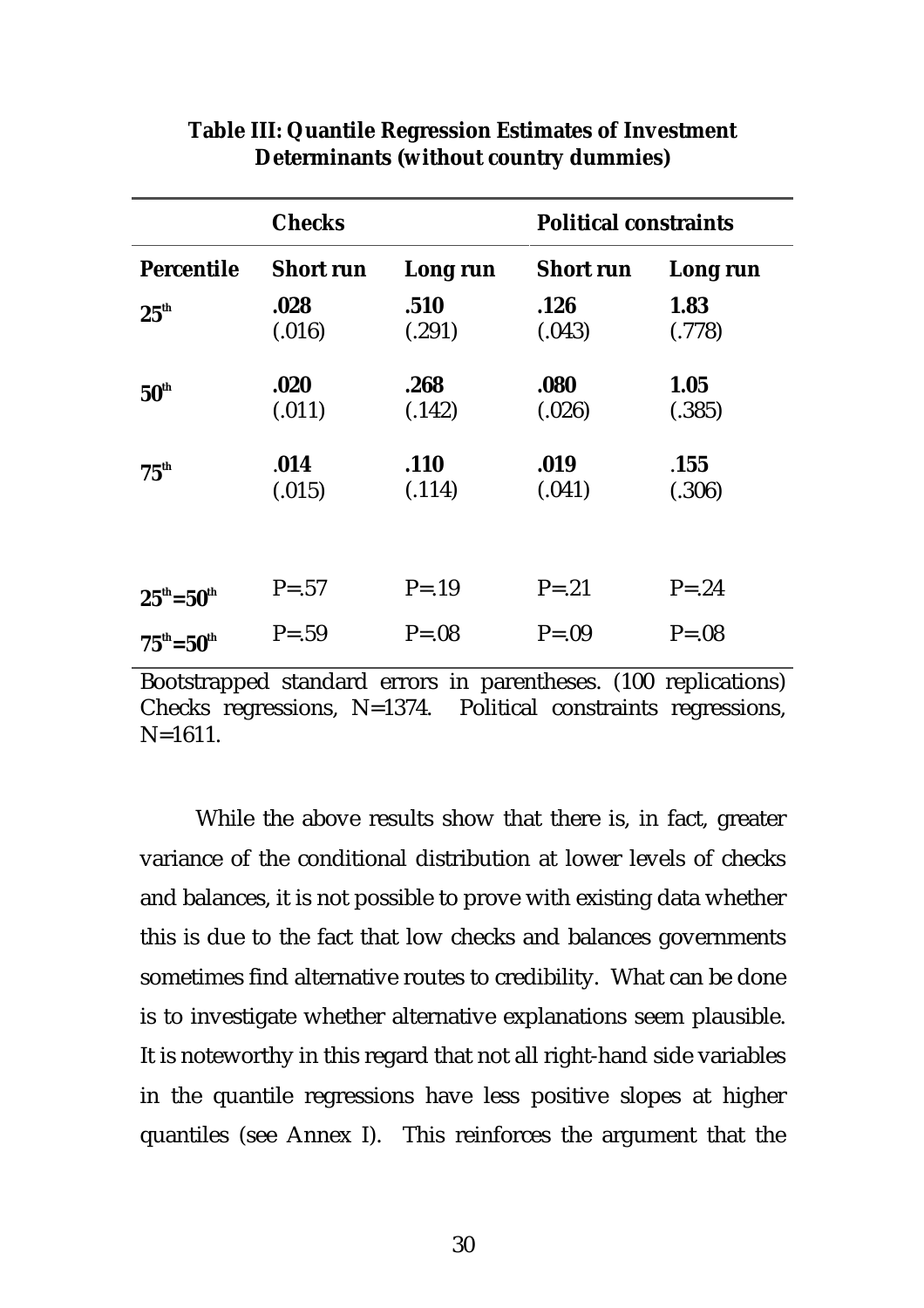reason for the observed pattern in the conditional distribution is specific to the checks and balances variables.

|                             | <b>Checks</b>      |                   | <b>Political constraints</b> |                    |  |
|-----------------------------|--------------------|-------------------|------------------------------|--------------------|--|
| <b>Percentile</b>           | <b>Short run</b>   | Long run          | <b>Short run</b>             | Long run           |  |
| $25^{\text{th}}$            | .034<br>(.025)     | .136<br>(.096)    | .048<br>(.051)               | .255<br>(.269)     |  |
| $50^{\text{th}}$            | .027<br>(.023)     | .113<br>(.101)    | .044<br>(.045)               | .192<br>(.209)     |  |
| $75^{\text{th}}$            | $-0.006$<br>(.022) | $-.021$<br>(.076) | $-.021$<br>(.041)            | $-0.077$<br>(.142) |  |
|                             |                    |                   |                              |                    |  |
| $25^{\rm th} = 50^{\rm th}$ | $P = .77$          | $P = .83$         | $P = .94$                    | $P = .81$          |  |
| $75^{\rm th} = 50^{\rm th}$ | $P = .05$          | $P = .09$         | $P = 07$                     | $P = .09$          |  |

### **Table IV: Quantile Regression Estimates of Investment Determinants (with country dummies)**

Bootstrapped standard errors in parentheses. (100 replications) Checks regressions, N=1374. Political constraints regressions,  $N=1611$ .

### **7. Robustness of the results**

This final empirical section briefly examines whether the above results may be affected by the endogeneity of the political system to levels of investment.<sup>37</sup> Joint endogeneity of political

 $\emph{ }^{37}$  Another potential robustness issue involves autocorrelation. While autocorrelation is a common problem in panel data, use of a specification that includes a lagged dependent variable generally provides a means of reducing any serial correlation of error terms. Results of Lagrange multiplier tests adapted for panel data show that the null hypothesis of no serial correlation cannot be rejected in any of the results of the pooled regressions in Table II. These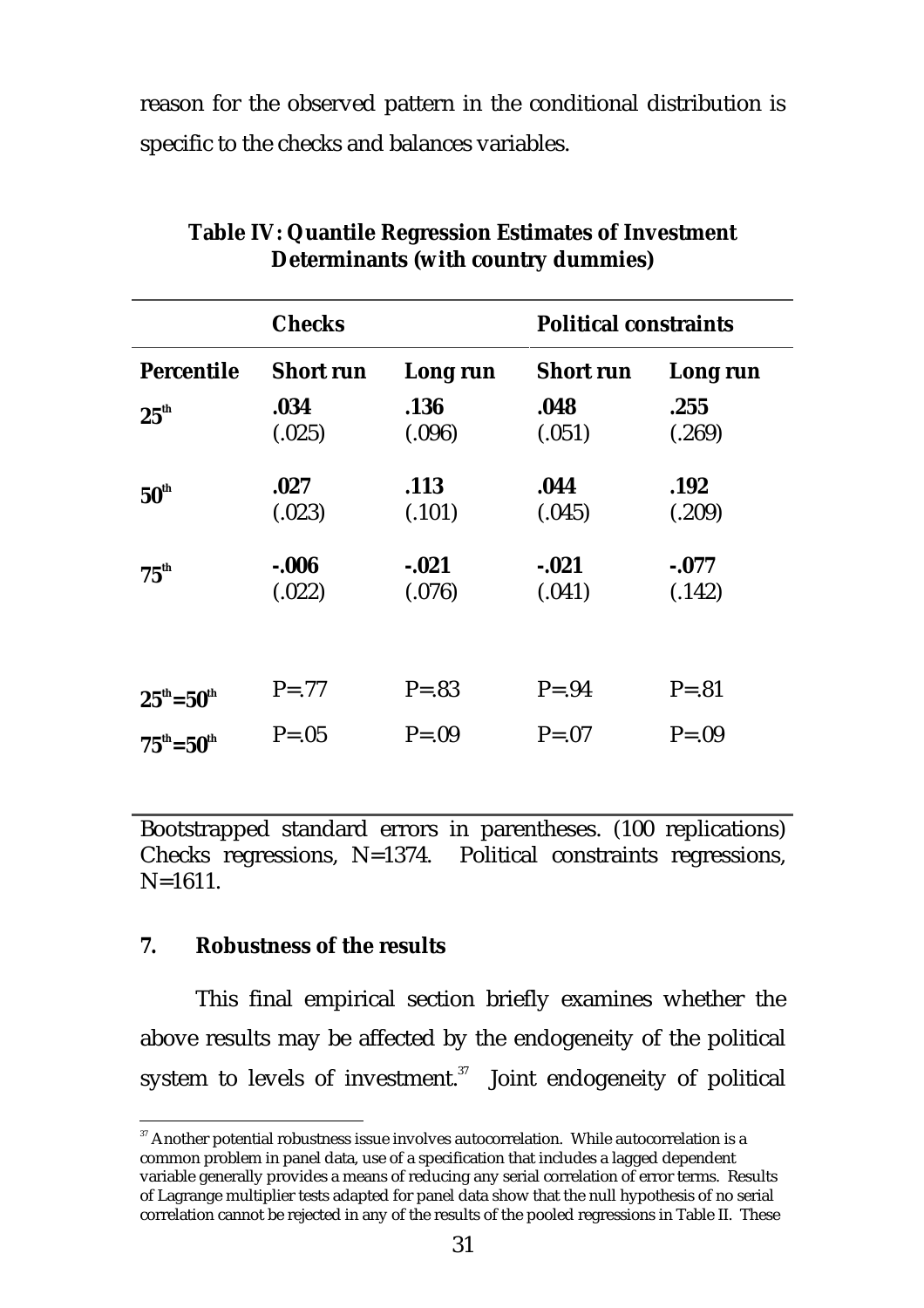variables and economic performance has been a frequent concern in growth regressions. *A priori* there may be less reason to believe that the presence of checks and balances in a country's political system is endogenous to levels of private investment. The main reason for this would be that formal political institutions are modified only rarely. On the other hand, one might observe a phenomenon whereby increased growth and investment prompt rulers to relax restrictions on political competition. This change would, in some countries, lead to the emergence of multiple political parties in government. Since the indicators of checks and balances used in this paper take account of both the structure of formal political institutions and the extent to which these institutions are controlled by multiple actors, this would create an endogeneity problem.

I considered the potential endogeneity of the checks and balances variables in my sample by first running Granger causality tests. An initial variant involved regressing each checks and balances variable on lagged values of itself and on lagged private investment. Individual regressions were estimated for each country. In only three countries for *checks* and six countries for *political constraints* was the coefficient on lagged investment significant at conventional levels. A second variant of these tests involved regressing each checks and balances variable on its own lag and on a variable measuring the net change in the level of private investment over the previous four years. The coefficient on the change in investment variable was only significant in two countries in the case of *checks* and three countries in the case of

<sup>&</sup>lt;u> Alexandro de la contrada de la contrada de la contrada de la contrada de la contrada de la contrada de la co</u> tests were based on a variant of the Breusch-Godfrey test for serial correlation. In all cases p-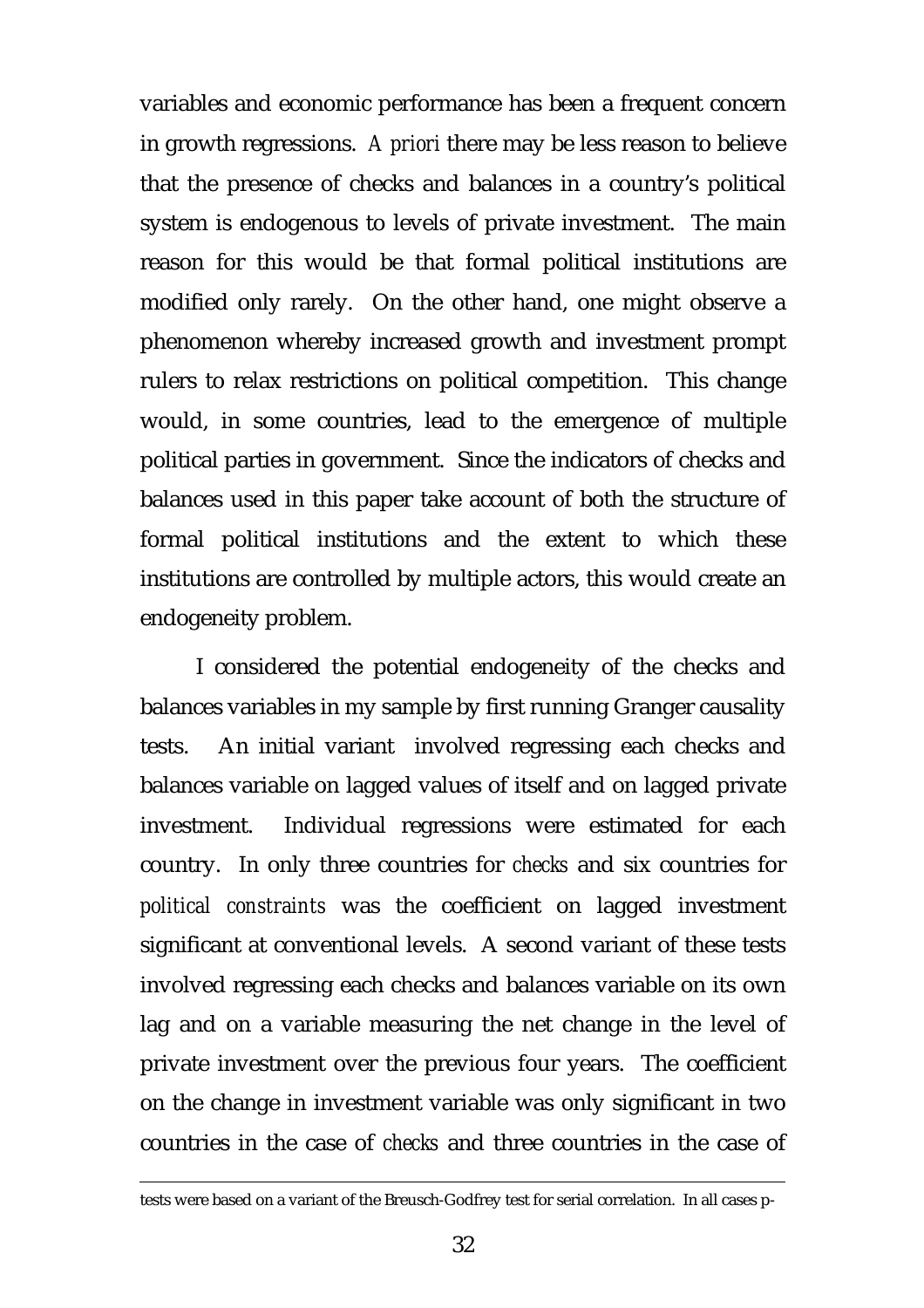*political constraints.* While the number of observations in each of these individual country regressions was not large, this is nonetheless fairly convincing evidence that, on average, neither *checks* nor *political constraints* is Granger-caused by investment.

As a final test for the potential endogeneity of checks and balances, I considered whether there might be a simultaneity bias to the extent that checks and balances and private investment might be jointly influenced by certain political and economic shocks. One way to deal with this issue is to repeat regressions 3 and 4 from Table II while instrumenting for *checks* and *political constraints* with their respective lags. A Hausman specification test was then used to compare the OLS and IV estimates and so test for the consistency of the OLS estimates. In both the case of *political constraints* and *checks* the null of the consistency of the OLS estimates could not be rejected.<sup>38</sup>

In sum, while there is no doubting the fact that political and economic variables are often jointly endogenous, in the case of political checks and balances, it appears feasible to consider them as being exogenous to levels of private investment.

### **8. Conclusion**

There are a number of mechanisms which might aid governments in committing not to make opportunistic changes in taxes and regulations once private firms have made irreversible investments. One which has received considerable attention would involve participating in a multilateral investment

<u> Alexandro de la contrada de la contrada de la contrada de la contrada de la contrada de la contrada de la co</u>

values for the tests against the null of no serial correlation were P>0.99.

<sup>&</sup>lt;sup>38</sup> P-values in each case were P>0.99.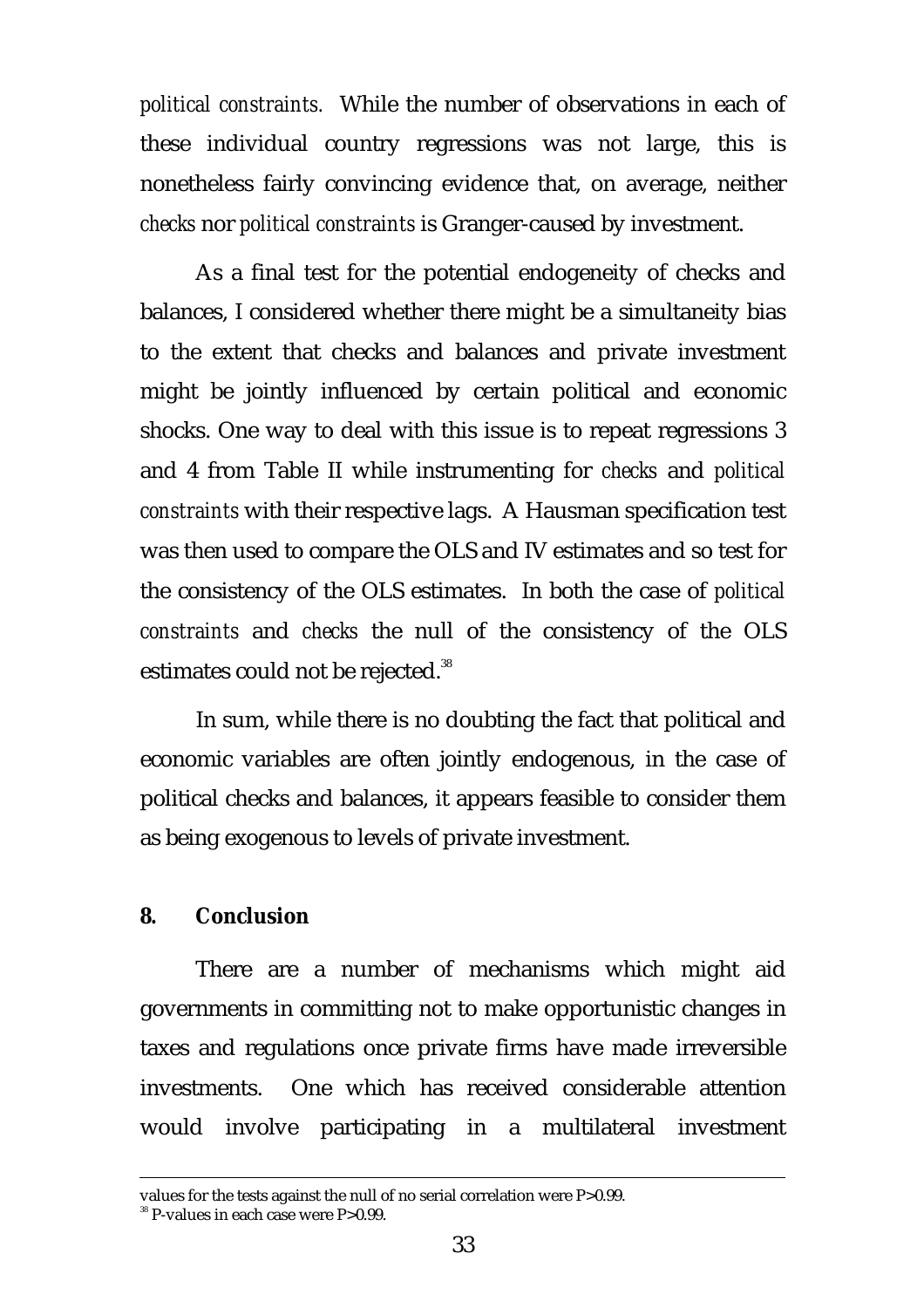agreement, but there are doubts about both the effectiveness and the desirability of this solution. This paper has investigated an alternative commitment mechanism - checks and balances in government. Results are consistent with the proposition that political institutions characterized by checks and balances allow governments to credibly commit, but that they are not a necessary condition for commitment to take place.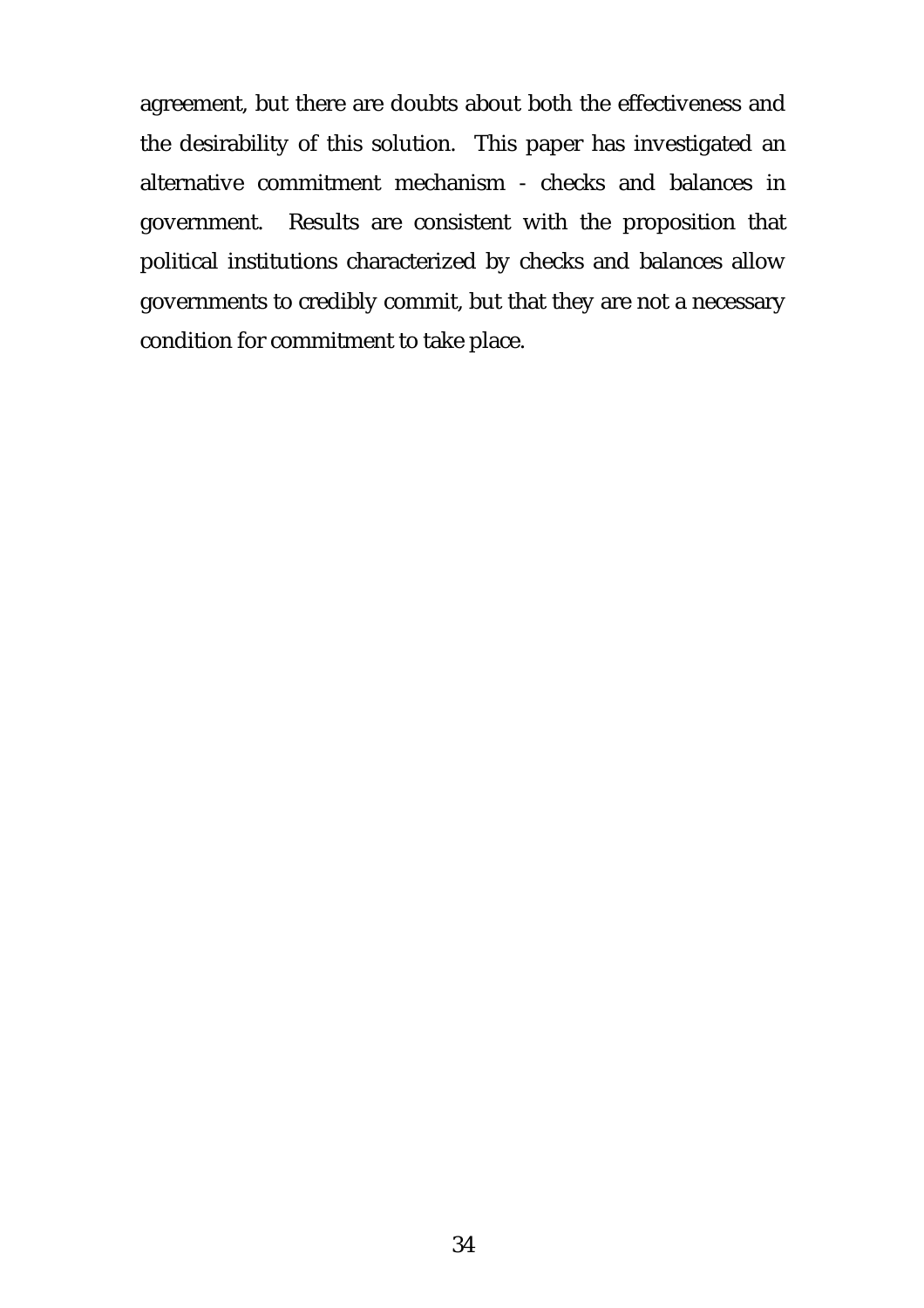## **References**

Aizenman, Joshua and Nancy Marion (1996), "Volatility and the Investment Response", NBER Working Paper no.5841, November.

Alesina, Alberto and Roberto Perotti (1994), "The Political Economy of Growth: A Critical Survey of Recent Literature", *World Bank Economic Review*, vol.8, no.3, pp.351-371.

Barro, Robert (1994), "Democracy and Growth", NBER Working Paper no.4909.

Brunetti, Aymo and Béatrice Weder (1999), "Investment and Institutional Uncertainty", International Finance Corporation, Washington.

Buchinsky, Moshe (1994), "Changes in the US Wage Structure: 1963-1987: Application of Quantile Regression", *Econometrica*, vol.62, no.2, pp.405-458.

Clague, Keefer, Knack, and Olson (1996) "Property and Contract Rights in Autocracies and Democracies", *Journal of Economic Growth*, vol.1 no.2, pp.243-276.

Davidson, Russel and James MacKinnon (1981). "Several Tests for Model Specification in the Presence of Alternative Hypotheses." *Econometrica* 49: 4, 781-793.

Deaton, Angus (1996), *Analysis of Household Surveys: A Microeconometric Approach to Development Policy*, World Bank, Johns Hopkins, 1997.

Dixit and Pindyck (1993), *Investment under Uncertainty*, Princeton.

Ferree, Karen and Smita Singh (1999), "Institutional Change and Economic Performance in Africa, 1970-1995", paper presented to the annual meetings of the American Political Science Association, Atlanta.

Greene, William H. (2000), *Econometric Analysis,* fourth edition, Prentice-Hall.

Gurr, Ted Robert, Keith Jaggers and Will H. Moore (1998). *Polity III Codebook*. Center for Comparative Politics, Department of Political Science, University of Colorado, Boulder. Polity III available through the Inter-University Consortium for Political and Social Research.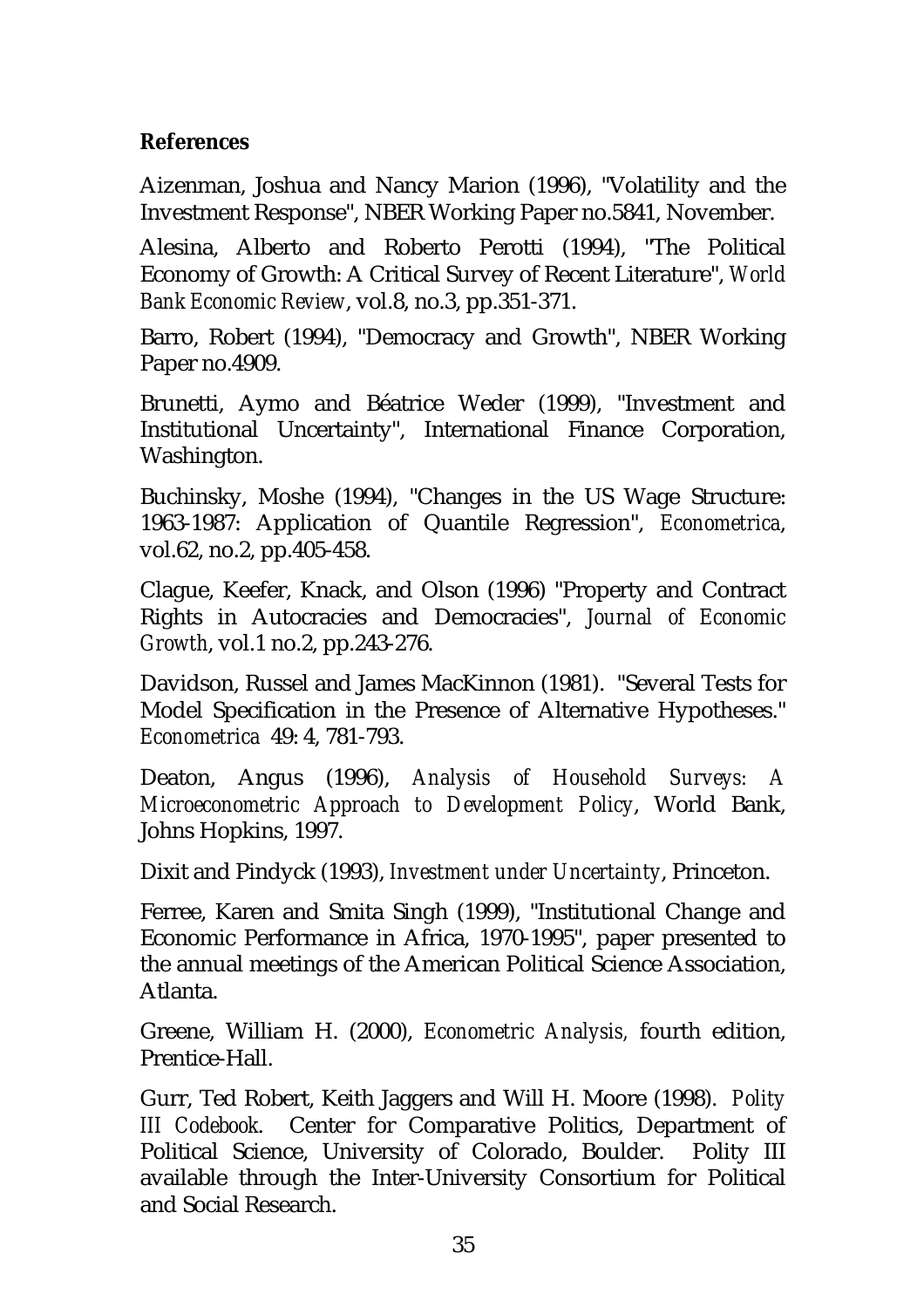Hsiao, Cheng (1986), *Analysis of Panel Data*, Cambridge University Press.

Huntington, Samuel (1968) *Political Order in Changing Societies*, Yale University Press.

Knack and Keefer (1995), "Institutions and Economic Performance: Cross Country Tests Using Alternative Institutional Measures", *Economics and Politics*, vol.7, no.3, pp.207-227.

Koenker and Bassett (1978), "Regression Quantiles", *Econometrica*, vol.46, pp.107-112.

Leblang, David (1997), "Political Democracy and Economic Growth: Pooled Cross-Sectional and Time-Series Evidence", *British Journal of Political Science*, vol.27, pp.453-72.

Londregan, John and Keith Poole (1990), "Poverty, the Coup Trap, and the Seizure of Executive Power", *World Politics*, vol.42, pp/151-183.

North, Douglass and Barry Weingast (1989), "Constitutions and Commitment: the Evolution of Institutions Governing Public Choice in Seventeenth Century England", *Journal of Economic History*, vol.49, no.4, December.

Persson, Torsten and Guido Tabellini (1994), "Representative Democracy and Capital Taxation", *Journal of Public Economics*, vol.55, pp.53-70.

Pesaran, M. Hashem and Ron Smith (1995), "Estimating Long-Run Relationships from Dynamic Heterogeneous Panels", *Journal of Econometrics*, vol.68, pp.79-113.

Poirson, Hélène (1998), "Economic Security, Private Investment, and Growth in Developing Countries", International Monetary Fund Working Paper, 98/4.

Pritchett, Lant (1998), "Patterns of Economic Growth: Hills, Plateaus, Mountains and Plains", mimeo, World Bank.

Robertson, D. and J. Symons (1992), "Some Strange Properties of Panel Data Estimators", *Journal of Applied Econometrics*, vol.7, pp.175-89.

Serven, Luis (1998), "Macroeconomc Uncertainty and Private Investment in LDCs: an Empirical Investigation, mimeo, World Bank.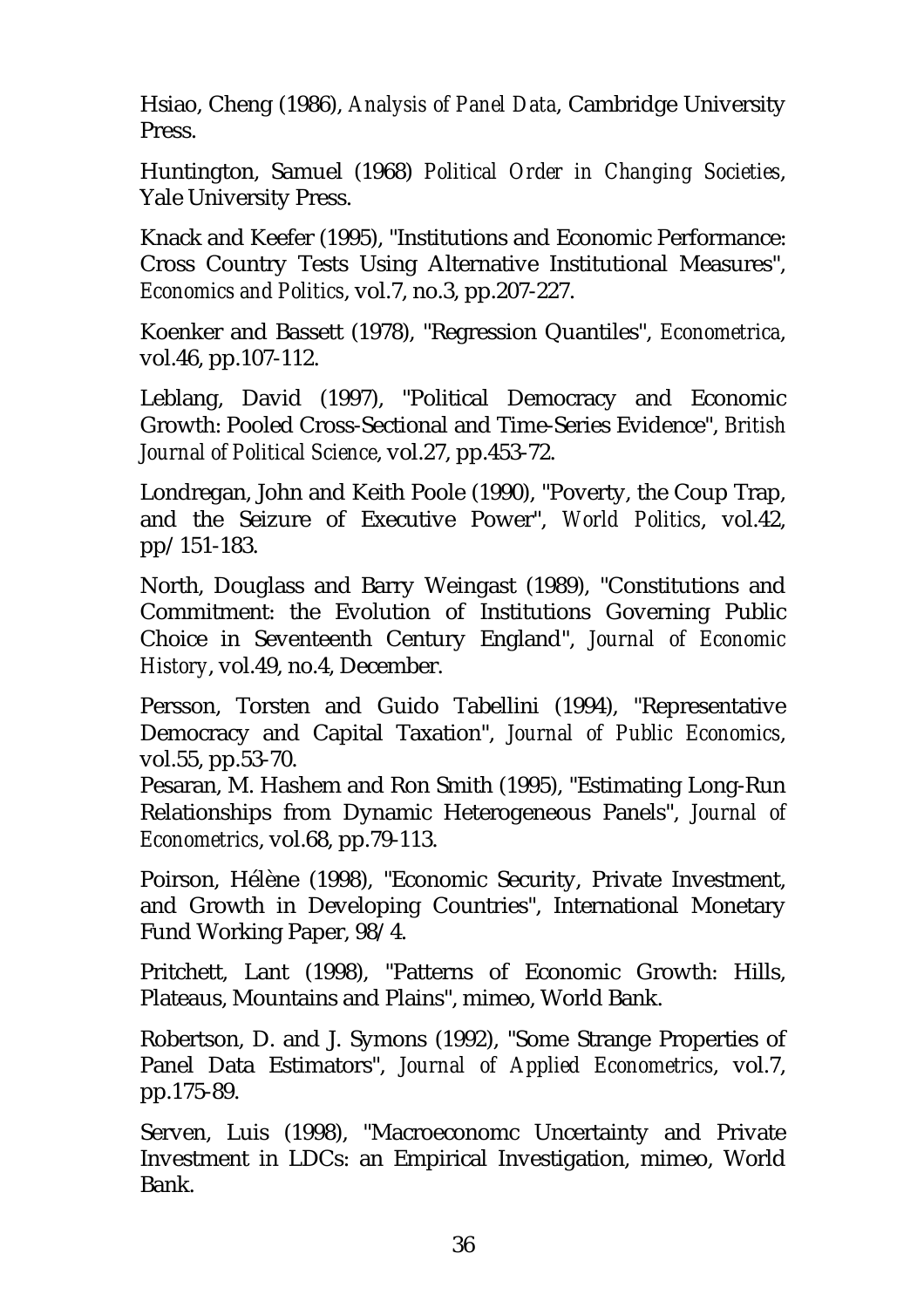Serven, Luis (1997), "Irreversibility, Uncertainty and Private Investment: Analytical Issues and Some Lessons for Africa", *Journal of African Economies*, vol.6, no.3, supplement, pp.229-68.

Serven, Luis and A. Solimano (1993), "Debt Crisis, Adjustment Policies and Capital Formation in Developing Countries: Where do We Stand?", *World Development*, vol.21, pp.127-140.

Svensson, Jakob (1999), "Investment, Property Rights and Political Instability: Theory and Evidence", forthcoming, *European Economic Review*.

Temple, Jonathan (1999), "Tne New Growth Evidence", *Journal of Economic Literature*, vol.37, pp.112-156.

Tsebelis, George (1995) "Decision Making in Political Systems", *British Journal of Political Science,* vol.25, pp.289-325.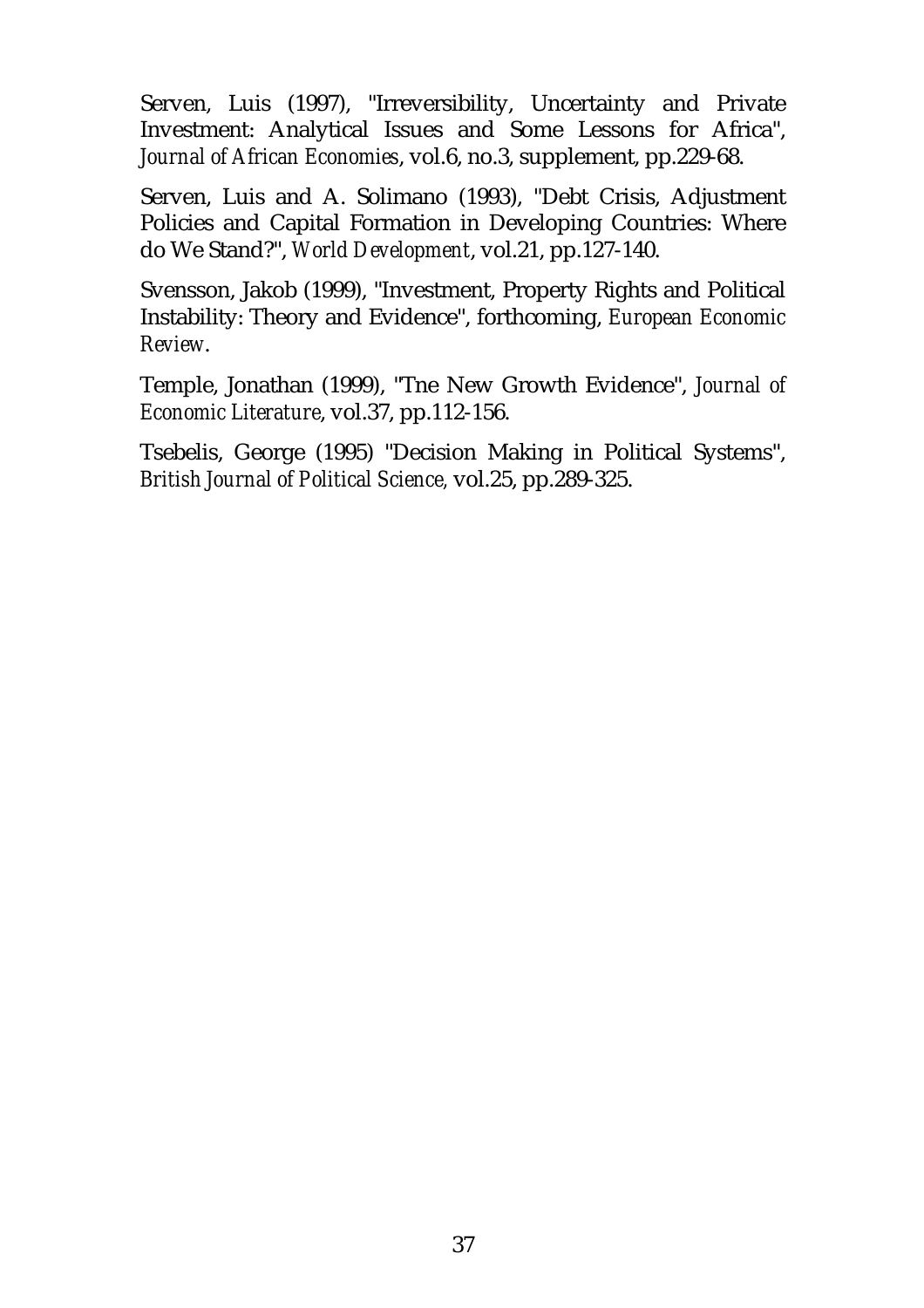### **Annex I: results of quantile regressions**

```
\overline{a}. sqreg lninv lninv_1 gdpdiff1 lncredit sdinfl oil coup
vuln exec_con lncheck2,
> q(25 50 75) reps(100)
               ---------------------------------------------------
                    | Bootstrap
   lninv | Coef. Std. Err. t P>|t|
         ---------+------------------------------------------
q25 |
 lninv_1 | .945608 .0201261 46.984 0.000
gdpdiff1 | 1.236493 .1756387 7.040 0.000
lncredit | .0544741 .0164766 3.306 0.001
 sdinfl | -.0086865 .0044221 -1.964 0.050
 oil | -.0193615 .0269047 -0.720 0.472
 coup | -.0313721 .0416613 -0.753 0.452
 vuln | .0360402 .0259217 1.390 0.165
exec_con | .0068396 .0267691 0.256 0.798
lncheck2 | .0280932 .0157065 1.789 0.074
 _cons | -.1887225 .0558005 -3.382 0.001
---------+-----------------------------------------
q50 |
 lninv_1 | .9241875 .0168346 54.898 0.000
gdpdiff1 | .9275581 .2032632 4.563 0.000
˝
lncredit | .0089257 .0094732 0.942 0.346
 sdinfl | -.0005471 .0043939 -0.125 0.901
 oil | -.0034596 .020806 -0.166 0.868
 coup | -.0276101 .0221988 -1.244 0.214
 vuln | .0236858 .0233953 1.012 0.312
exec_con | .0147944 .0137765 1.074 0.283
lncheck2 | .0204581 .0111328 1.838 0.066
   _cons | .1317546 .039368 3.347 0.001
---------+----------------------------------------
q75 |
 lninv_1 | .8725054 .0222126 39.280 0.000
gdpdiff1 | .7045227 .1752354 4.020 0.000
lncredit | .0025671 .0145581 0.176 0.860
 sdinfl | .0029052 .0038699 0.751 0.453
 oil | .0182165 .0258873 0.704 0.482
 coup | -.0498239 .0283413 -1.758 0.079
 vuln | .0057412 .0293681 0.195 0.845
exec_con | -.0037399 .0146028 -0.256 0.798
lncheck2 | .0140458 .0154354 0.910 0.363
 _cons | .4004142 .0562278 7.121 0.000
---------+-------------------------------------------
```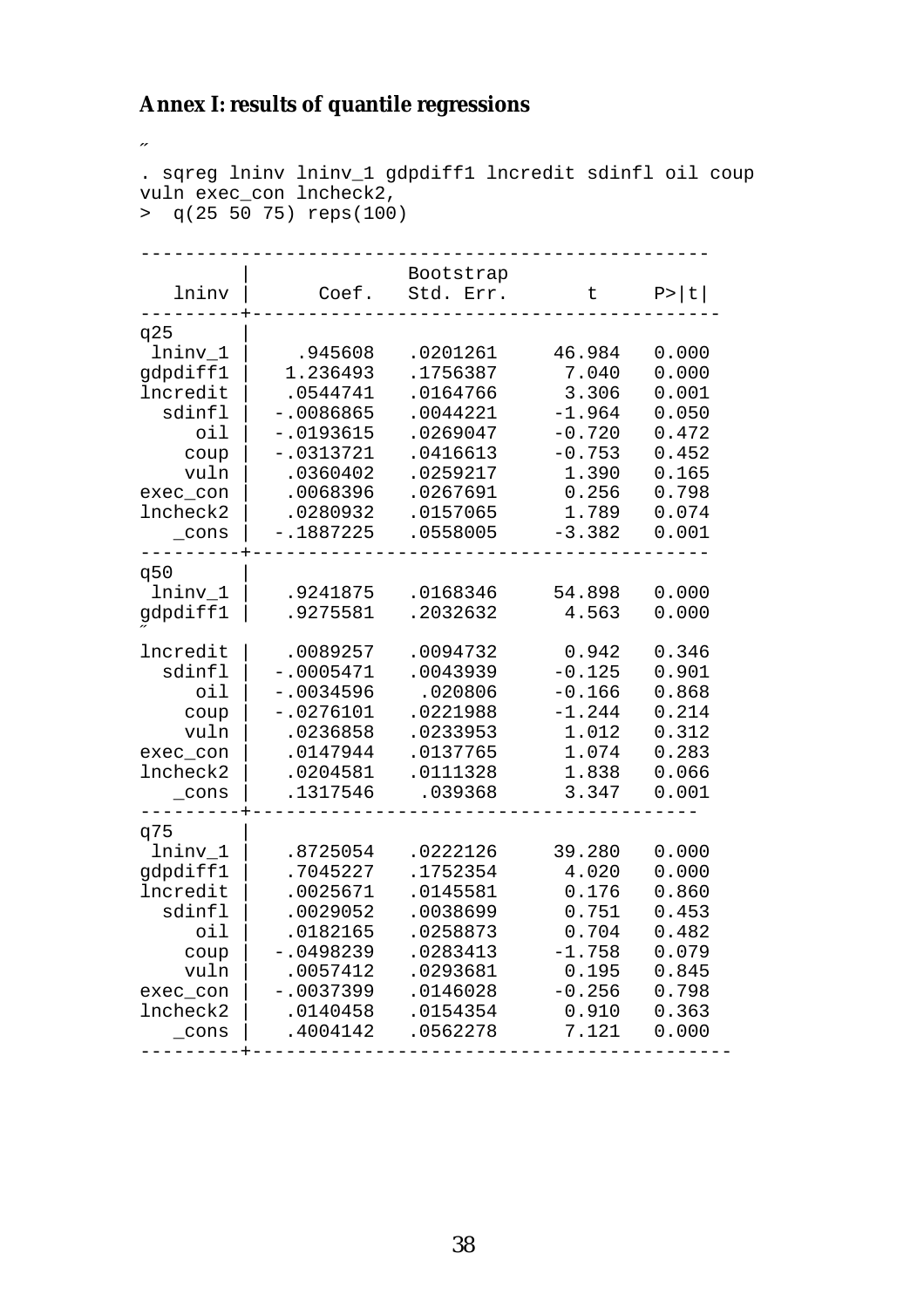. sqreg lninv lninv\_1 gdpdiff1 lncredit sdinfl oil coup vuln exec\_con npolcon, > q(25 50 75) reps(100)

| lninv                                                                                                             | Coef.                                                                                                                         | Bootstrap<br>Std.<br>Err.                                                                                            | $\sf t$                                                                                           | $P >  t $ ]                                                                            |
|-------------------------------------------------------------------------------------------------------------------|-------------------------------------------------------------------------------------------------------------------------------|----------------------------------------------------------------------------------------------------------------------|---------------------------------------------------------------------------------------------------|----------------------------------------------------------------------------------------|
| q25<br>lninv_1<br>gdpdiff1<br>lncredit<br>sdinfl<br>oil<br>coup<br>vuln<br>exec_con<br>npolcon<br>$\_cons$        | .9305864<br>1.033418<br>.0541627<br>$-.0095908$<br>.0044525<br>$-.0465492$<br>.0284645<br>.0229971<br>.1263281<br>$-.1533325$ | .014584<br>.1574906<br>.0158057<br>.0049402<br>.0219323<br>.036295<br>.0244182<br>.0270995<br>.0431084<br>.0523529   | 63.809<br>6.562<br>3.427<br>$-1.941$<br>0.203<br>$-1.283$<br>1.166<br>0.849<br>2.930<br>$-2.929$  | 0.000<br>0.000<br>0.001<br>0.052<br>0.839<br>0.200<br>0.244<br>0.396<br>0.003<br>0.003 |
| q50<br>lninv_1<br>gdpdiff1<br>lncredit<br>sdinfl<br>oil<br>coup<br>vuln<br>exec_con<br>npolcon<br>$_{\rm \_cons}$ | .9244133<br>.6463827<br>.0086185<br>$-.000896$<br>.0172731<br>$-.017514$<br>.0199302<br>.0141491<br>.0796622<br>.1365434      | .014606<br>.1939714<br>.009309<br>.0050428<br>.0184363<br>.0233542<br>.0190894<br>.0142314<br>.0257169<br>.0315203   | 63.290<br>3.332<br>0.926<br>$-0.178$<br>0.937<br>$-0.750$<br>1.044<br>0.994<br>3.098<br>4.332     | 0.000<br>0.001<br>0.355<br>0.859<br>0.349<br>0.453<br>0.297<br>0.320<br>0.002<br>0.000 |
| q75<br>lninv_1<br>gdpdiff1<br>lncredit<br>sdinfl<br>oil<br>coup<br>vuln<br>exec_con<br>npolcon<br>cons            | .8752501<br>.5399975<br>.0025334<br>.0024299<br>.0225518<br>$-.0470735$<br>$-.0049083$<br>$-.0038134$<br>.0194378<br>.4010217 | .0191087<br>.1754867<br>.0120354<br>.0040784<br>.0218651<br>.0268033<br>.0273736<br>.0139273<br>.0345812<br>.0394757 | 45.804<br>3.077<br>0.210<br>0.596<br>1.031<br>$-1.756$<br>$-0.179$<br>$-0.274$<br>0.562<br>10.159 | 0.000<br>0.002<br>0.833<br>0.551<br>0.303<br>0.079<br>0.858<br>0.784<br>0.574<br>0.000 |

----------------------------------------------------